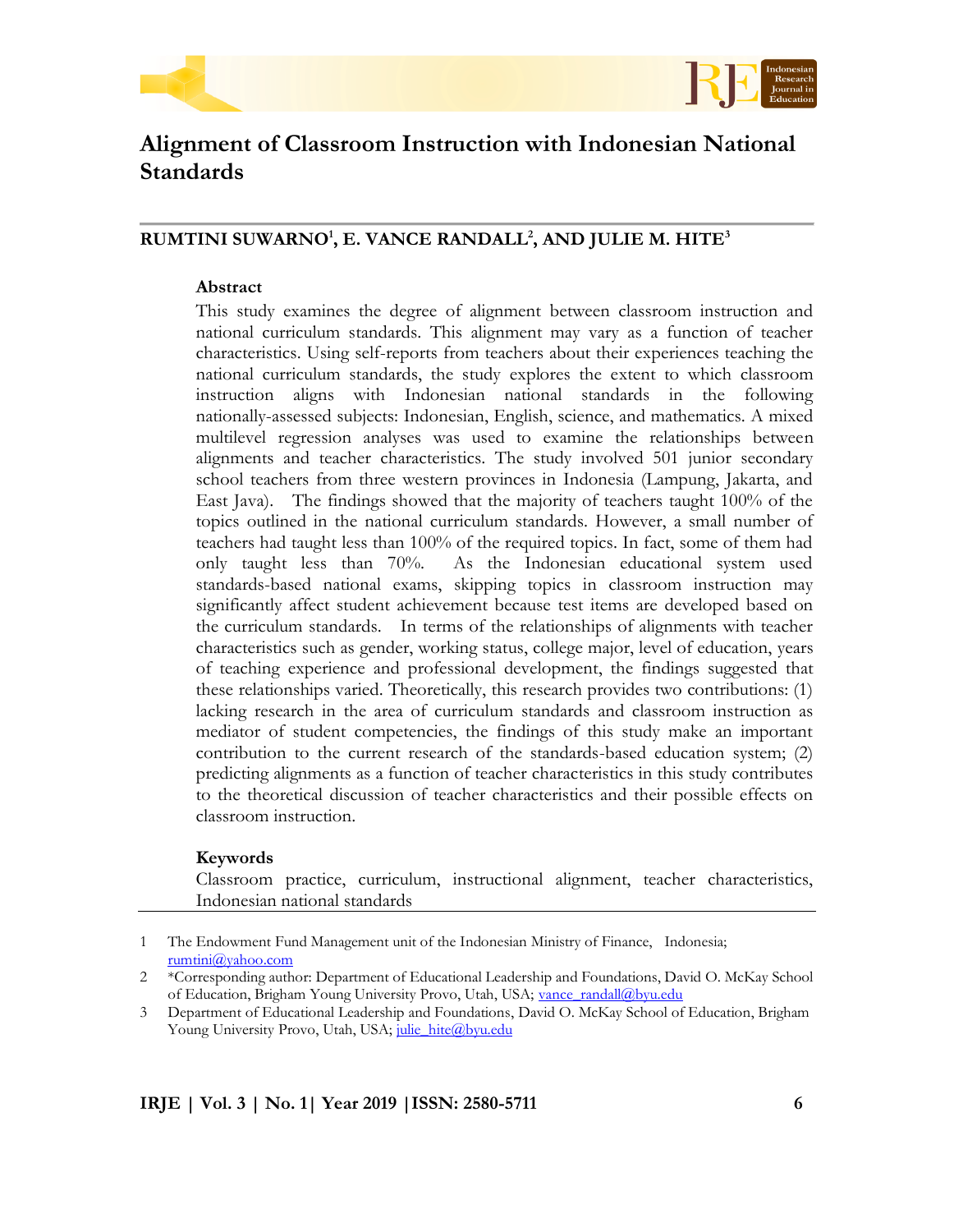

#### **Introduction**

UNESCO (2006) calls for improvement in the quality of all aspects of education. Quality of education means that everyone should be able to achieve recognized and measurable learning outcomes, particularly with regard to literacy, numeracy, and other skills essential for life. Many governments are aware of these issues and respond by setting policies and programs to improve education through setting standards to achieve quality education for all (World Bank, 2008). For example, the United States embarked on a standards-based reform which addressed three important aspects: standards, tests, and accountability (Clarke et al., 2003; Lindquist, 2017; National Commission on Excellence in Education, 1983). States were required to implement challenging content standards in reading and mathematics. To measure achievement of the standards, tests were required annually for all students in Grades 3 through 8. In Indonesia, the students' mastery of national content standards is determined by the results of national exams which used to certify completion of education, especially at the junior and senior secondary school levels.

Regardless of the country or the specific details of any standards-based reform, major challenges are faced most national education systems. Two of the most common challenges involve content and assessment. Are the curriculum or content standards sufficiently rigorous? Are the national tests aligned with the curriculum standards? A third important challenge that it not often addressed is fidelity of implementation (Coburn, Hill & Spillane, 2016). For example, to what degree are curriculum standards aligned with classroom instruction? Often, a major assumption is that once the curriculum standards are set, they are taught in the classroom. If required curriculum content is not adequately covered in the classroom, then students cannot learn the required material, will perform less satisfactory on the national exams and will be less prepared for success later on in life.

The problem this research examined was the degree of alignment between classroom instruction and national curriculum standards in Indonesia and whether this alignment varied as a function of teacher characteristics. The effects of teacher characteristics are often examined as a possible explanation for a variety of effects in the classroom (Goldhaber, 2016; Hanushek & Rivkin, 2006; Klassen et al., 2018; Opdenakker & Van Damme, 2006).

Systemic alignment has been essential to increasing both quality of and access to education in standards-based reform. Alignment between classroom instruction and the curriculum standards has been the interface that ensures achievement of educational goals. Alignment research can offer a deeper view of the educational process (Blank, 2002; Martone & Sireci, 2009; Porter & Smithson, 2001) however; few studies have examined this issue.

Although the concept of standards-based reform is widely accepted in Indonesia, the term *alignment* is hardly mentioned in terms of its necessity in implementation of the curriculum standards. The degree of alignment of standards, classroom instruction, and assessment in the education system of Indonesia has not been adequately studied. The lack of clarity on this issue may significantly affect many aspects of education, including efforts to improve its quality and access. In addition, current progressive implementation of the national standards and the national testing or assessment program to determine completion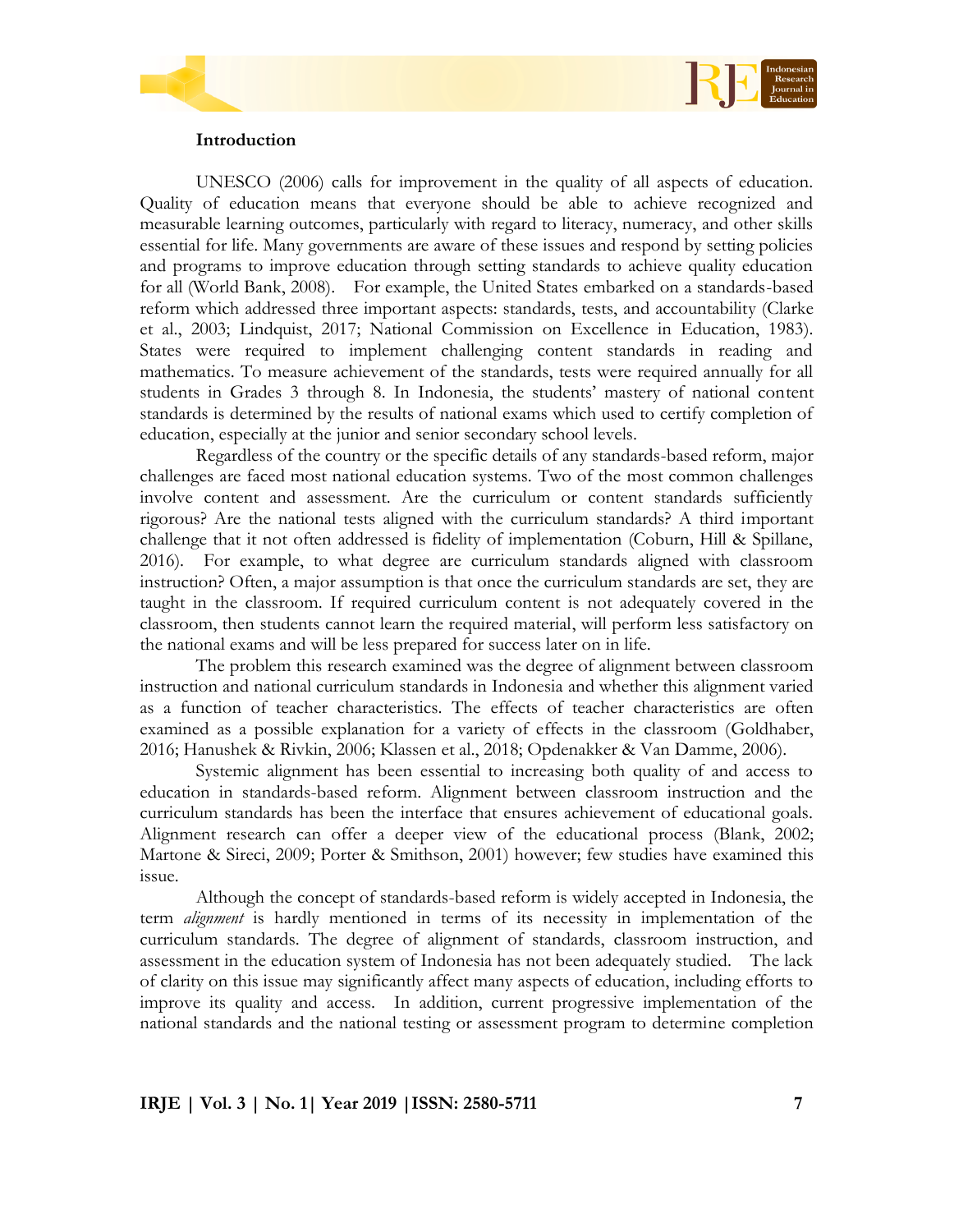

for each school level in Indonesia has not been followed up with sufficient intervention in classroom instruction. Insufficient attention to classroom instruction may result from limited information received by teachers about the standards, instructional practices based on the standards, and the assessment program gauging their effectiveness, as well as the overall alignment of these components.

The practice of classroom instruction is critical to standards-based reform. Research shows that the instructional process in reading increased achievement not only in reading but in content areas such as science, mathematics, and writing (Guthrie et al., 2000). Findings of a study on classroom quality conducted by Brown et al. (2010) supported an intervention in the classroom-level social process which is fundamental to positive youth development. Eliminating the instructional process from the mainstream of the reform will definitely create disparities involving teachers' knowledge about the standards and their classroom instructional practice. As a result, teachers may align their class instruction by referring more to the tests than to the standards of the curriculum. If this occurs, the education will narrowly focus only on the assessment and violate a critical concept of the standards-based reform.

More important, assessors need to realize that a superficial improvement in test scores may occur when teachers align their classroom instruction to the test rather than to the curriculum standards. If this happens, misalignment between the content standards and classroom instruction not only violates the concept of the standards-based system but may also result in a greater misallocation of resources for schools and misrepresent the actual quality level of education. Such misallocations and misrepresentations can interfere with students from different backgrounds receiving opportunities to get into better quality schools. Very little research has been done on the degree of alignment between content standards and classroom instruction in Indonesia. Koto (2013) studied the implementation of science curriculum in primary schools Bengkulu province. Documentary analysis of course syllabi and lesson plans was conducted. Questionnaires were completed by the teachers about the implementation of the new science curriculum. Over 90% of the teachers either agreed or strongly agreed with the implementation of the science standards in the classroom. In addition, six teachers were observed teaching in the classroom. The study concluded that the six teachers were still in the *adoption* mode of the national science standards in terms of course syllabi.

Without additional research on implementation of curriculum standards in the classroom, educators are challenged in assessing whether student achievement scores on the national exam reflect either student learning or the degree to which the content standards were taught in the classroom. In addition, without this knowledge policy makers have difficulty determining whether the national educational reform initiative is making any difference in student achievement. Research is urgently needed to investigate how well teachers align their classroom instruction with content standards. Thus the purpose of this study is to determine the extent to which Indonesian instructional practices align with the nation's standards. This study addresses two critical research questions: (1) to what extent does classroom instruction align with topic coverage specified by national curriculum standards? and (2) How are teacher characteristics such as gender, working status, college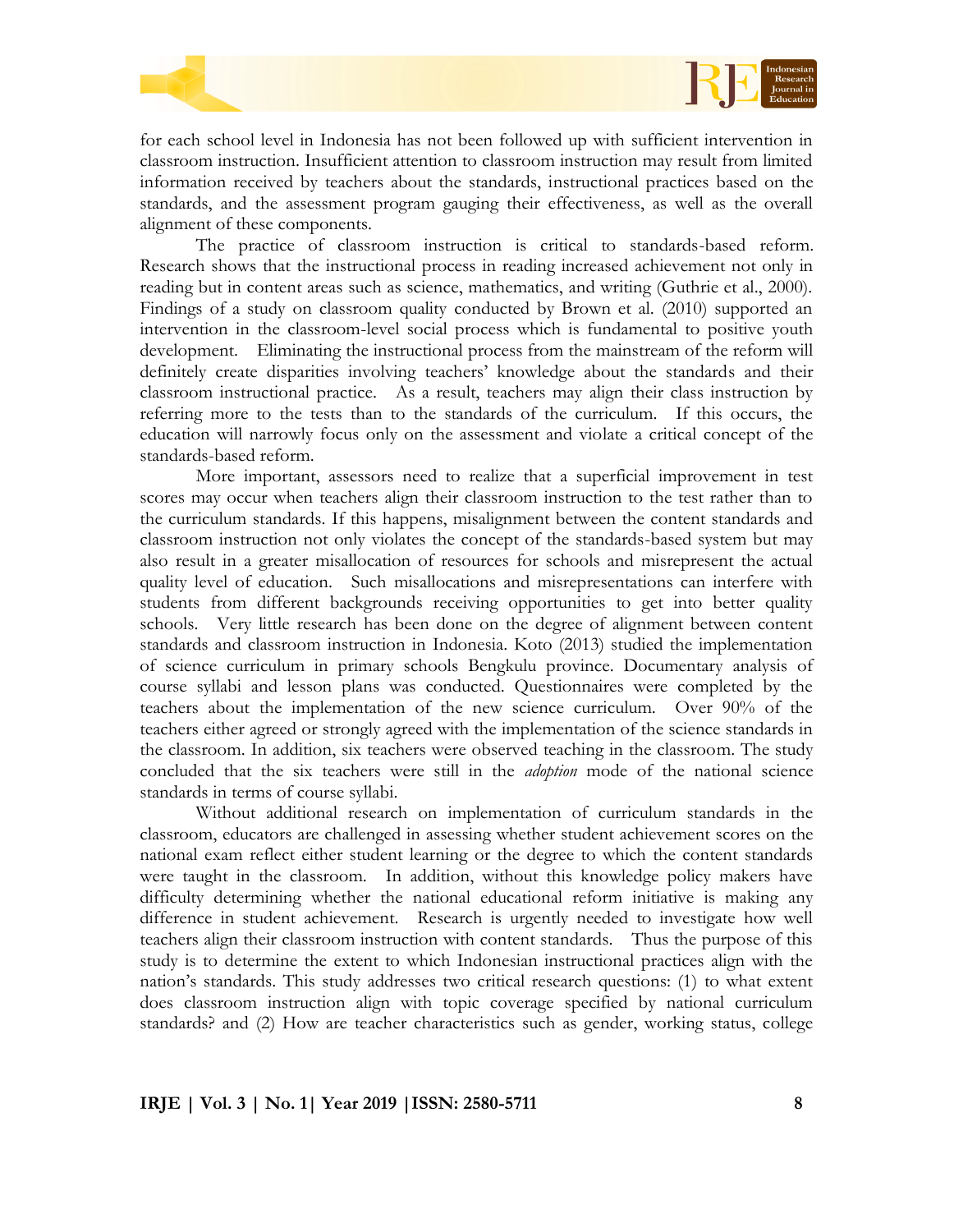



major, level of education, years of teaching experience, and professional development associated with the degree to which classroom instruction reflects topic coverage aligned with the national curriculum standards?

# **Literature Review**

# **Conceptual framework for standards-based reform**

Standards-based reform is comprised of four basic components: curriculum or content standards, assessments, accountability, and alignment. The purpose of curriculum standards is to provide explicit guidelines for curriculum at various grade levels and implicit guidelines for what is to be tested (Clarke et al., 2003; Tran, Reys, Teuscher, Dingman, & Kasmer, 2016). The standards can provide a narrow or broad scope for educators to structure curricular content at the local or school level (Griffith, 2006). The aim is to provide guidelines that teachers can use to create a challenging high quality curriculum for all children, regardless of where they attend school (Azano, Missett, Tackett, & Callahan, 2018; Clark et al., 2003).

The second component of standards-based reform is assessments, which should be aligned with the curriculum standards. The purpose of assessments is to provide an external, objective measure of how well students have learned the content and skills specified in the standards (Bhola, Impara, & Buckdendahl, 2003; Clarke et al., 2003; Newton & Kasten, 2013). Many countries administer annually a national assessment or exam to gather this information about the extent of student learning. This information can indirectly shed light about specific education policies such as instructional practices, teacher quality, interventions, instructional practice, and adequate resources. In addition, international tests or exam such as PISA and TIMSS collect comparative data on student achievement across many countries (Tobini, Lietz, Nugroho, Vivekanadan, & Nyamkhuu, 2015).

The third component of standards-based reform is accountability; holding members of the education system accountable for how well students have learned the contents and skills laid out in the standards, as assessed by tests. Central considerations in accountability are quality and equity (Gershberg, Gonzalez, & Meade, 2012; Mbiti, 2016). Has the education provided to students of high quality? Is the quality of education and associated resources distributed in an equitable manner to all students? Is the education system characterized by high or low levels of student learning?

Alignment is the fourth critical component in standards-based reform. Alignment helps tie the other three components into a coordinated, coherent whole. If the national curriculum standards are not aligned with the national exam, the exam results are meaningless because they are measuring something else other than the extent to which students learned the curricular material. The validity and reliability of the national exam is called into question. If, however, we assume that there is alignment between the curriculum standards and the national exam, there is still another potential threat to the validity of the exam results and their usefulness in improving the quality of education. A common assumption is that teachers are teaching the curriculum standards in such a way that promotes student learning of the curriculum. As mentioned earlier, if the curriculum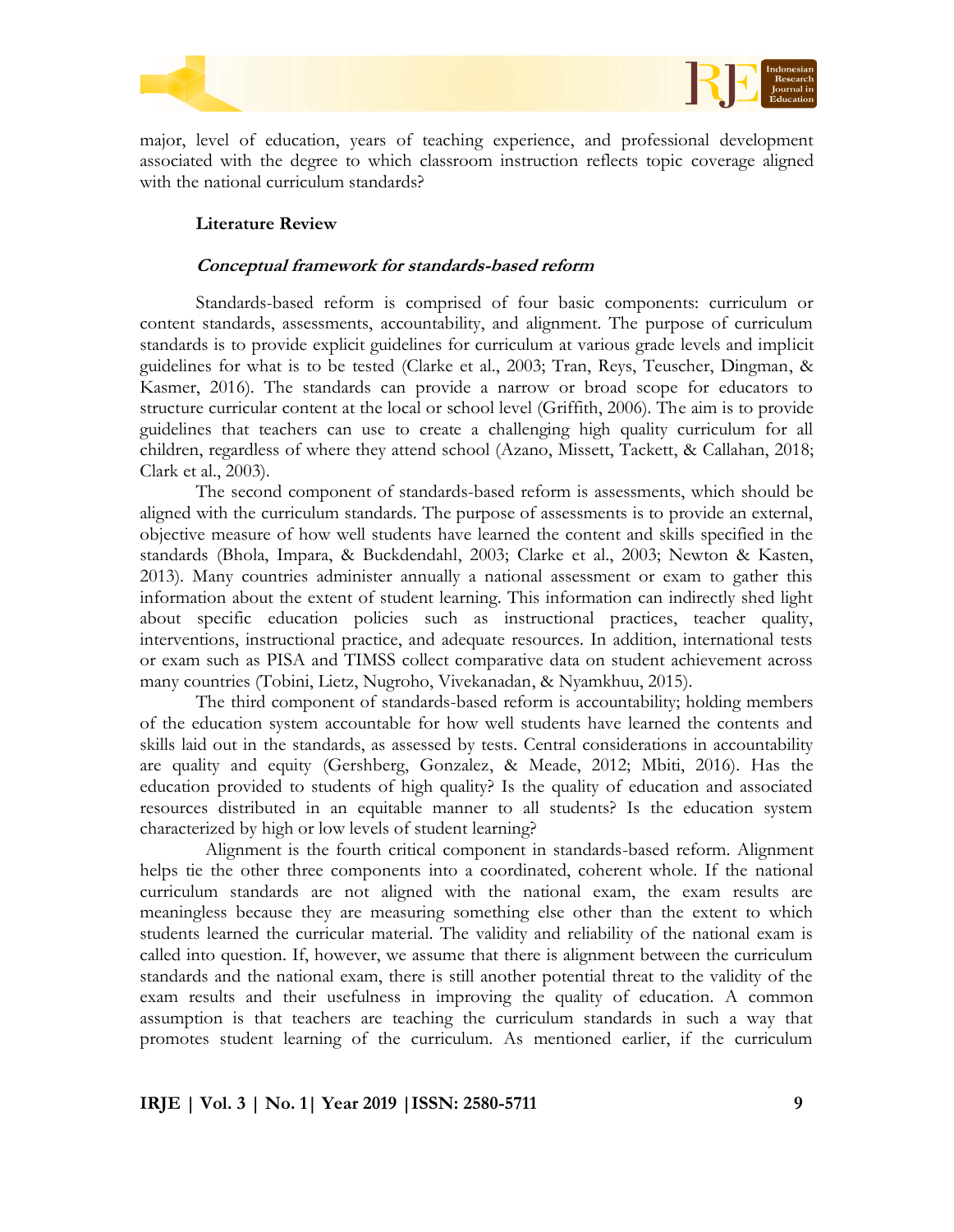

standards are not being sufficiently taught in the classroom, then students will not be able to learn them well and they will not be adequately prepared to do well on the national exam.

The need for alignment is highlighted in the standards-based reform an initiative is pointed out in international research. The Trend International Mathematics and Science Study (TIMMS), an international ethnographic case study, has highlighted two possible explanations for the general patterns in school teaching: (a) universal elements that shape teaching practice in most schools are the school physical environment, the classroom social dynamic, and the curriculum content, and (b) countries have shaped teaching as evolving classroom methods aligned with their national cultural beliefs, expectations, and values (Givvin et al., 2005). These beliefs may include the nature of the subjects taught, the ways students should learn, the expectations for student performance levels, and the value of school processes and outcomes. In this context, alignment is critical, not only to achieve match, continuity, and synchronization among the main components of the instructional system, including classroom practice (Fonthal, 2004), but also to ensure that knowledge and skills assessed on tests are the same knowledge and skills specified in the content standards (Grossman et al., 2008; Lauer et al., 2005; Martone & Sireci, 2009; Rothman, 2003). Accordingly, many studies examining alignment have been conducted by scholars such as Porter (2002), Porter et al. (2007), Webb (1997, 1999), and Wixson et al. (2002) who have produced criteria and procedures to measure alignment. In those studies, both Webb (1997) and Wixson et al. (2002) focused their research mostly on alignment of the standards and the assessment or exam, while Porter (2002) addressed alignment of the standards with both classroom practice and assessment. Porter (2002) found that where teachers make decisions about what to teach and how to teach is a critical aspect for alignment and plays a key role in student performance with respect to the standards.

Systemic reformers seek to provide the state with a coherent system to guide instruction (Cohen, 1993). Newmann et al. (2001) suggested that studies on the broader educational system tend to discuss coherence as an alignment of a school's instructional program with external policies and standards. Similarly, Schmidt, and Prawat (2006) argued that in order to bring coherence to education, one must examine the relationship between content coverage at the classroom level and curricular governance at the system level. Alignment is the central focus of standards-based reform targeted to help students learn and perform on the assessments more effectively (Looney, 2011). Alignment is believed to offer more equitable educational opportunities for all children. Alignment helps not only to ensure that students have a fair opportunity at being prepared in class for what is on the tests and performing well on the tests, but also to confirm the validity of the results (Rothman, 2003). Based on this assumption, alignment is a critical issue not only in standards content and assessment but also in instructional practices in which the teachers' role is paramount.

#### **Standards-based reform in Indonesian education**

In the history of education in Indonesia, a centralized system has often been predominant over a decentralized model. From the earliest centuries (1598–1942), when the country was a Dutch colony, the control over local governments (including education) by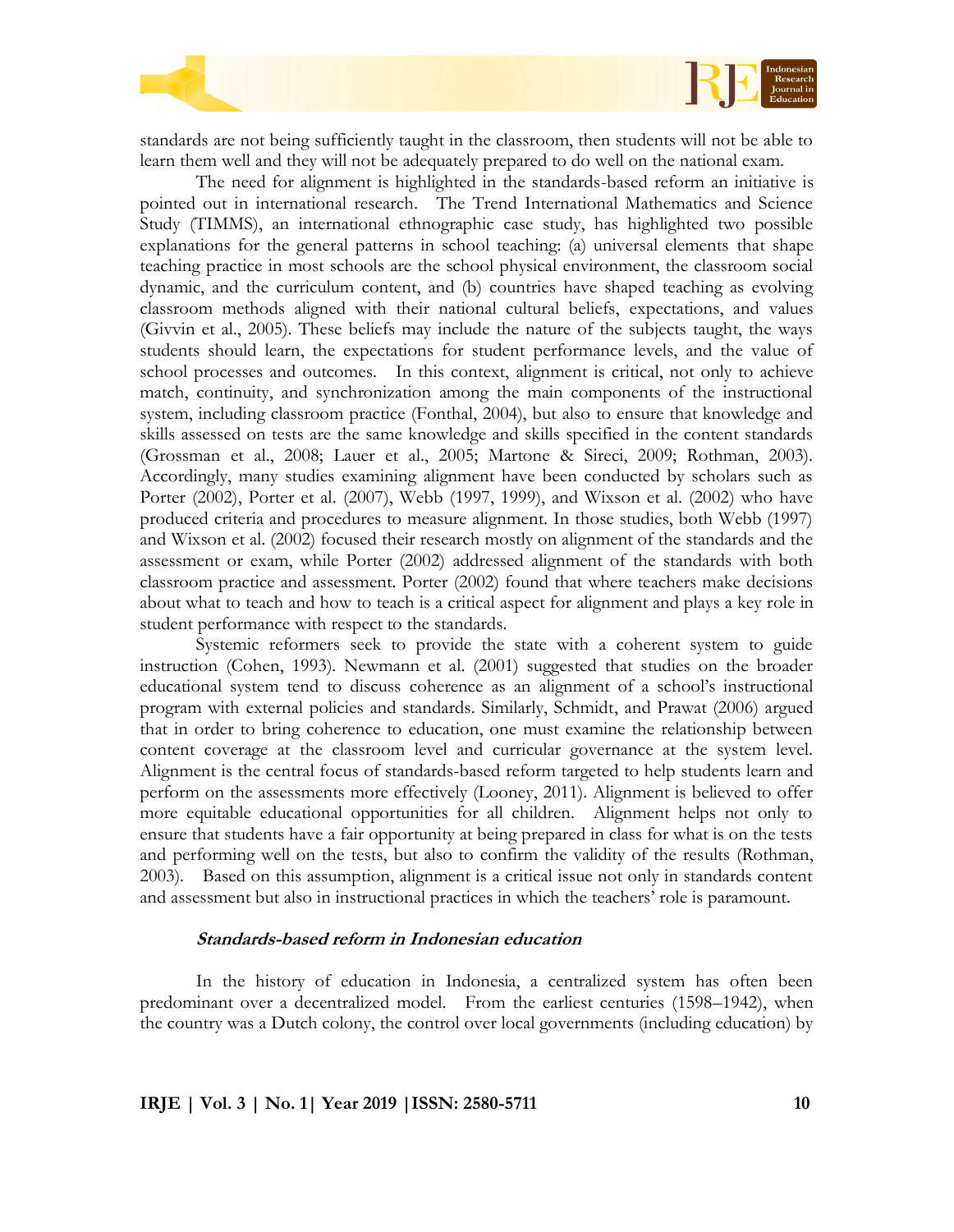



the Dutch central government was very strong. Education was restricted to the local elites. After colonialism ended, the period of the first presidency (1945–1966) found the country in economic and political turmoil. Thus efforts to decentralize some government systems were far from successful due to the country's instability. As a result the educational sector was not high on the priority list.

Education was again evolving in Indonesia in the era of the second presidency (1966–1998), although it was still centralized due to social instability and the need for nationalism justified Indonesia in remaining centralized (Bjork, 2003; Schwarz, 1999). During this era, education helped promote national unity by disseminating top-down government decisions. A minor move towards decentralization introduced in 1994, known as the Local Content Curriculum (LCC), allocated 20% of total instructional hours to locally designed subject matter. According to Bjork (2003), this move toward local control was unsuccessful because school cultures previously directed obedience rather than initiative, in accordance with the top-down system of the government, were too deeply engrained in the education process.

Major government decentralization initiatives were introduced in mid-1998, the third presidential era (1998–1999), as a result of the economic crisis that caused the collapse of the second presidency (1966–1998). The succeeding governments (1999–2001, 2001–2004, and 2004–2009) established the national standards and assessments as efforts to increase educational quality and accessibility. The National Education System Law 20/2003 was enacted in response to the change of education governance on a national level from a centralized model to a decentralized model under two major instruments of decentralization: Law 22/1999 on regional government and Law 25/1999 on fiscal relations. Under this new education system law, the government adopted two components of standards-based reform that are foundational initiatives of the central government: national curriculum standards and national assessment; these regulations mandate *what students should know and be able to do*. Conversely, the third component of standards-based reform, accountability, is barely discussed in this older education system law.

In 2013, the national curriculum was modified to assist students to meet "knowledge" competencies and developing positive attitudes towards the national character" (Blackley, Rahmawati, Fitriani, Sheffield, & Koul, 2018, p. 25). In contrast to the previous curriculum, the *Kurikulum Tingkat Satuan Pendidikan* (KTSP), the "goal of K-13 was to develop productive, creative, and affective Indonesians through the integrated nurturing of their attitudes, skills and knowledge" (Blackley, Rahmawati, Fitriani, Sheffield, & Koul, 2018, p. 25). Along with the change in the curriculum, the teachers were expected to modify their pedagogy from that of "emphasizing rote learning and promoting deference to the teacher's authority" to a more "student-centred approach, and active learning" (Blackley, Rahmawati, Fitriani, Sheffield, & Koul, 2018, p. 25). Many countries have shaped their teaching by allowing classroom methods to evolve as they align with national cultural beliefs, expectations, and values (Givvin et al., 2005). "The implementation of this new curriculum, however, was halted after one year due to a presidential election which resulted in changes in the Ministry of Education. Schools and teachers were instructed to return to the previous KTSP school-based curriculum" (Suyanto, 2017, p. 2). Sukasni and Efendy (2017) note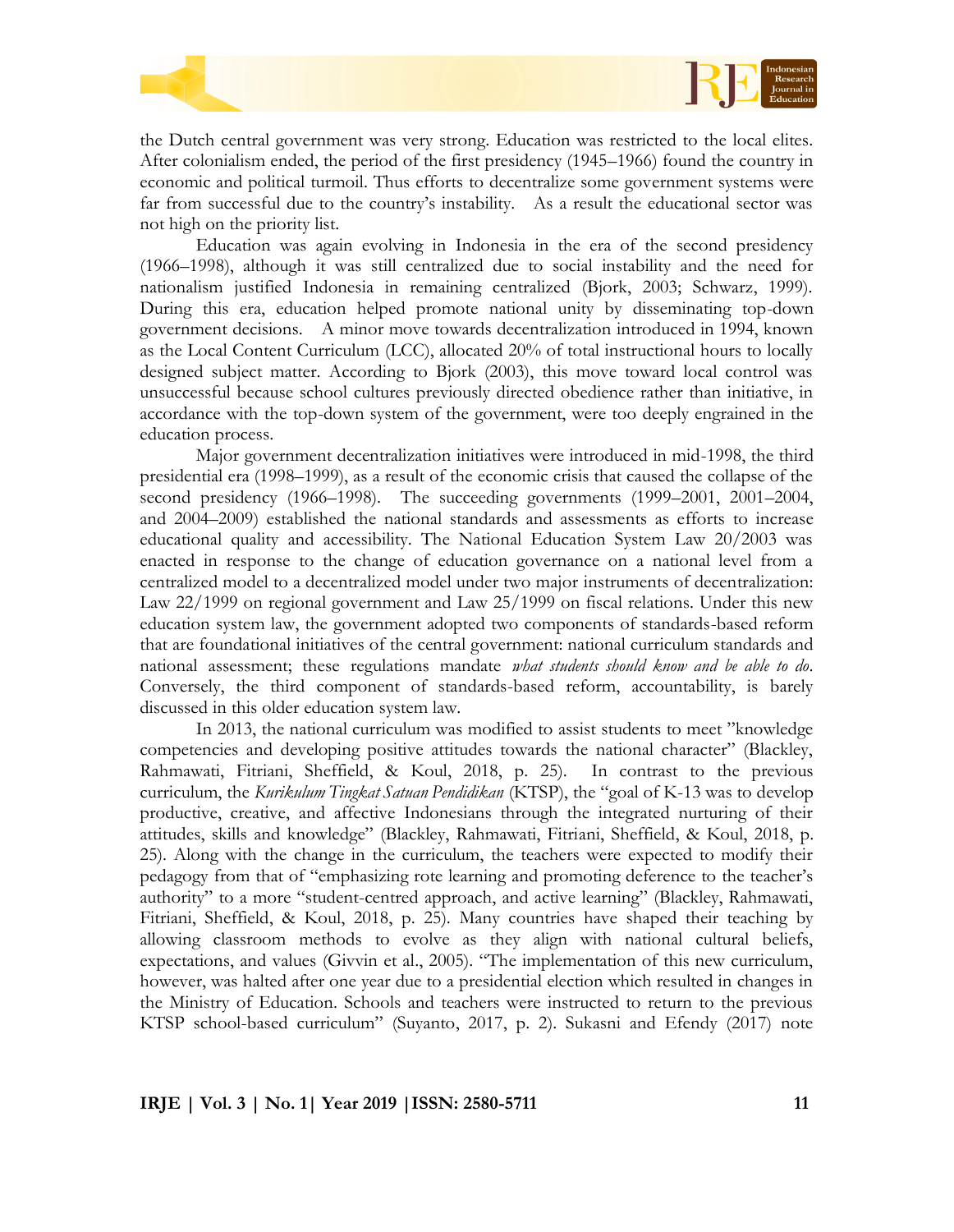



several challenges in Indonesian education such as cost, the nature of the national exam, implementation of curriculum and quality teachers as part of a reform agenda for education. They conclude that the "settlement of the problems should be comprehensive and integrated," or in other words, a coherent whole where all of the key components in the Indonesian education system are aligned with each other (Sukasni & Efendy, 2017, p. 188).

#### **Methodology**

Using quantitative methods, this study examined the alignment of topics covered in classrooms in Indonesian junior secondary schools with those mandated by the national curriculum KBK standards. The measure of alignment between classroom instruction and the national curriculum standards is the breadth of instruction for the variable of topic coverage. Topic coverage is specified as the average number of topics mandated by national standards that were taught in the classrooms as reported by the participating teachers. The first research question explored the accuracy with which teachers were aligning their instruction with the specific national curriculum standards, and the second research question examined the association between various teacher characteristics and the alignment they practiced.

# **Sampling**

Multistage sampling technique was utilized for the study (Shimizu, 2014). Three provinces located in the western part of Indonesia provided the sample of teachers for the study. Provinces, districts, and junior secondary schools were randomly sampled using the Excel software program. Lampung province was randomly selected from the ten provinces on Sumatra Island, and East Java province was randomly selected among the five on Java Island. The exception to random selection, Jakarta, the capital of the country, was included as it is the most populated city in Indonesia and differs in many ways from other provinces.

From each province, two districts were randomly selected: one urban district, commonly called a city district or *kota,* and one suburban/rural district, commonly called *kabupaten* for a total of 6 districts in the sample. One of the differences between urban (*kota)* and rural districts is that *kota* is a district without a rural area, while *kabupaten* is a district with some rural areas. Again Jakarta was an exception; two aspects were noted: (a) the province had no *kabupaten* districts, and (b) policy for all school levels was managed at the provincial level rather than the district level (as it was in other provinces). Teachers were taken from two *kota* districts, excluding private schools since according to the province officials, the private schools were on holiday when data were collected.

Enough schools were randomly selected to provide approximately 75 teachers for each district or 150 teachers per province. However, 200 teachers were included from East Java due to its large number of schools. From each school, all teachers who taught the subjects of Indonesian, English, science, and math were selected as respondents of the study. Based on this sampling strategy, the study included 27 schools (Lampung, four *kota* district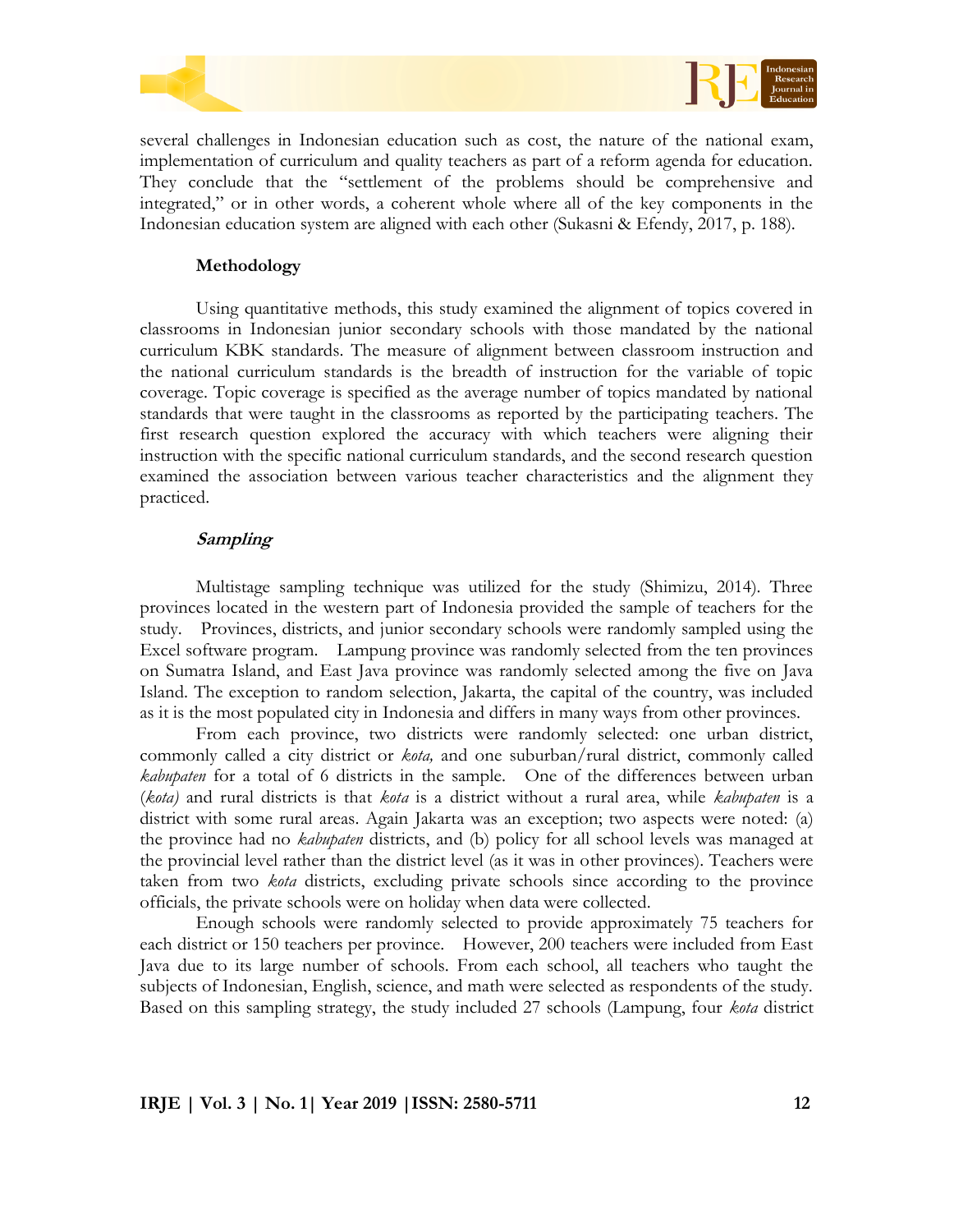



schools and four *kabupaten* district schools; Jakarta, four *kota*; and East Java, six *kota* and nine *kabupaten*), with a total of 501 junior secondary school teachers.

#### **Data collection**

Surveys are one of the most commonly used methods to understand the way societies work and to test theories of behavior (Czaja & Blair, 2005Groves et al., 2004). The advantages of using a survey include efficiency, internal and external validity, and feasibility for covering large geographical areas (Mathers, Fox, & Hunn, 2007). The geographical context of this study and the number of respondents lent itself to a survey instrument. The study collected data through a teacher survey questionnaire consisting of two parts. The first part collected teacher characteristics such as gender, working status, college major, level of education, years of teaching experience, and professional development. The collection of teacher characteristics is quite common in studies involving classroom teachers (Cakir & Bichelmeyer, 2016; Lee, Yeung, Tracey, & Baker, 2015; Monk & King, 1994; Wayne & Youngs, 2003). The reasoning behind collecting data on teacher characteristics is grounded in the fact that these characteristics are often associated with or influence what goes on the classroom. The rationale for collecting demographic data of teacher characteristics in this study was to examine the extent to which teachers were implementing the national curriculum standards was associated with any particular teacher characteristics. Findings of such associations would most likely warrant additional investigation.

The second part of the survey listed the standards for each of the four nationally assessed subjects (Indonesian, English, science, and mathematics), followed by questions to measure the breadth of alignment of classroom practice to each standard. The survey asked teachers to indicate whether they had taught the identified topics in their classrooms during the 2008/2009 school year, using *0* for the standard-mandated topics the teacher did not teach to *1* for each standard-mandated topic the teacher did teach. Teachers were given a week to complete the survey, with the choice to return the questionnaire when the researcher came back to the school to collect data or to mail the questionnaire to the address provided by the investigator using a provided envelope with an express stamp for schools in Lampung province and a regular stamp for schools in Jakarta and East Java province.

This study used teacher self-report because "teacher perceptions' are one window into teacher-student relationship that can inform work related to improving relationships and interactions‖ (Saft et al., 2001, p. 126) (Cristina-Corina & Valerica, 2012; Greene, 2015). To increase the accuracy of reporting the perceptions of their own instructional practices rather than giving socially desirable answers, prior studies had utilized various validity measures (Kaplan, Gheen, & Midgley, 2002; Wolters & Daugherty, 2007). When explaining the purpose of the study to teachers, the investigator addressed consensual issues and convinced them that their responses would be kept confidential; only the investigator would have access to the data. Since no names were written on the surveys, respondents were assured their identities would not be recognized by anyone but the investigator. In an effort to improve the quality of the survey instrument, a pilot project was conducted in Jakarta with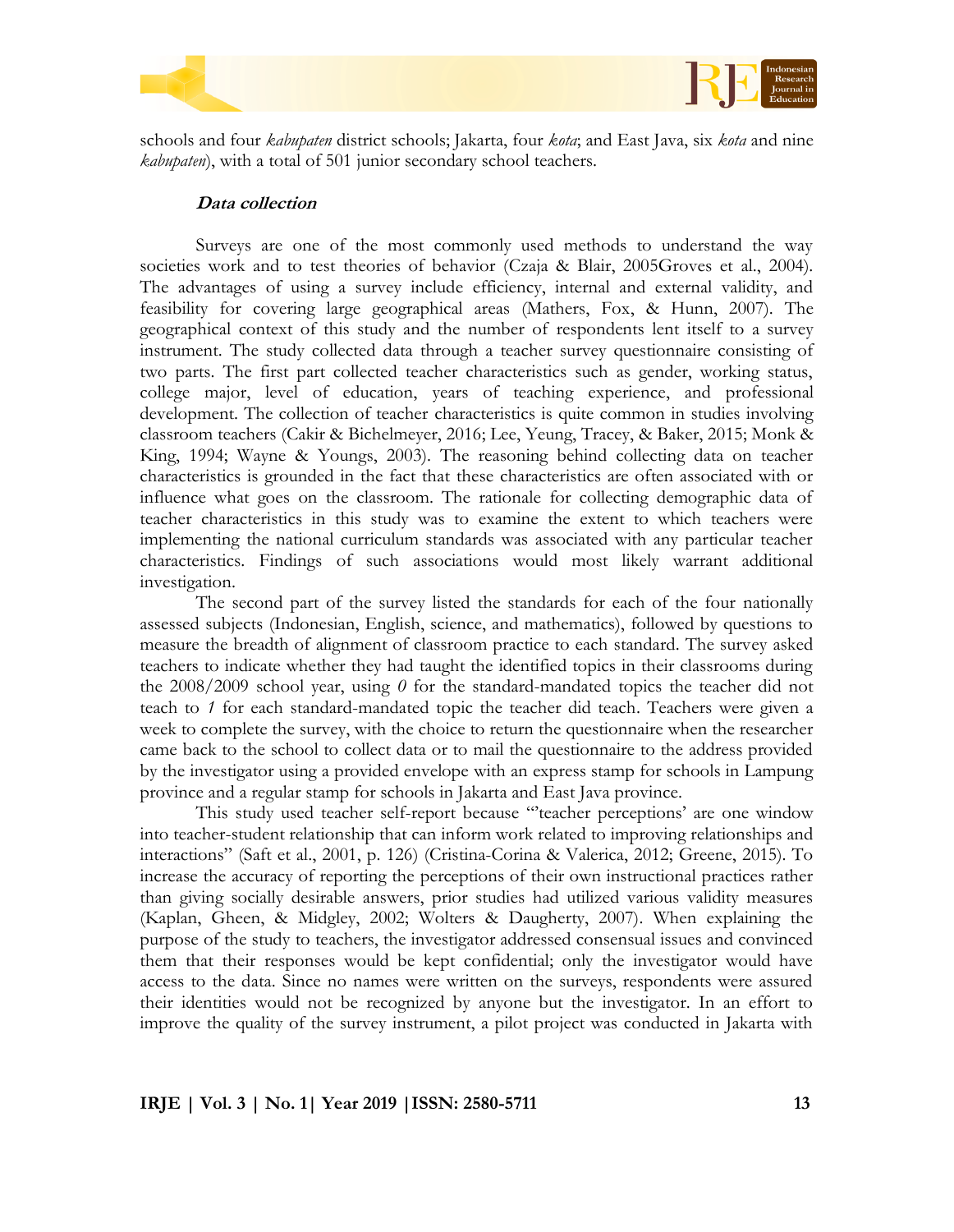

24 invited teachers consisting of two teachers for each subject and grade. For this pilot, the English version of the questions for the survey had been translated into Indonesian. Teachers were then given both the Indonesian and the English versions and asked to review the survey instrument for possible changes in clarity and content.

By the end of four weeks, 95% of the questionnaires had been completed and received by investigators. At the end of the data collection period, 98% had been returned. Items on the instrument required approximately 30–35 minutes to complete. No compensation was offered for participating in this survey. A major factor in the 98% return rate could be the establishment of a research and innovation network at the district level. Personnel in the district network who had been trained in research methods and data collection assisted in collecting the survey data.

#### **Data analysis**

Data analyses utilized descriptive statistics, along with correlational and regression analyses. After data were collected from the completed surveys, the responses were recorded in Microsoft Excel. Data analyses were organized around the two research questions. The first question, exploring alignment of classroom instruction with the national curriculum standards, was analyzed by determining the percentage of the mandated national standards topics the teachers had taught during the 2008-2009 school year.

Analysis of data addressing the second question, the relationship of this alignment to teacher characteristics, estimated the parameters which seemed to maximize the likelihood, thus making the response appear as *likely* as possible (Rabe-Hesketh & Skrondal, 2008). Given that the study consisted of teachers were clustered and nested within schools (multilevel by grade level and subject taught in one school), the use of mixed multilevel modeling adjusted for possible school effects on the teachers' responses. Such multiple level structures are typical of education data (Little et al., 2000; Marsh et al., 2008; Marsh et al., 2009). Mixed multilevel regression examined the relationship between the alignment of classroom instruction (as measured by topic coverage) and teacher characteristics (gender, working status, college major, years of teaching experience, education level, and professional development). In the model, alignment of classroom instruction was the dependent variable and teacher characteristics were the independent variables. The following equation models the association of teacher characteristics as predictors of the alignment of teacher instruction with national standards. Topic coverage<sub>oj</sub> =  $\gamma_{00}$  +  $\gamma_{01}$  (Gender)<sub>j</sub> +  $\gamma_{02}$  (Working status)<sub>j</sub> +  $\gamma_{03}$  (College major)<sub>j</sub> +  $\gamma_{04}$  (Years of teaching)<sub>j</sub> +  $\gamma_{05}$  (Education level)<sub>j</sub> +  $\gamma_{06}$ (Professional development1)<sub>i</sub> +  $\gamma_{07}$  (Professional development2) + u<sub>oj</sub> + e<sub>ij</sub>. The symbols and components in this formula represent the following:

- Topic coverage is defined as alignment for teacher i expressed as function of the independent variables gender, working status, college major, years of teaching, education level, and professional developments.
- $\gamma_{00}$  is the y-intercepts, interpreted as the expected alignment for a male government teacher who is teaching the subject of his school major with zero education, experience, and professional development.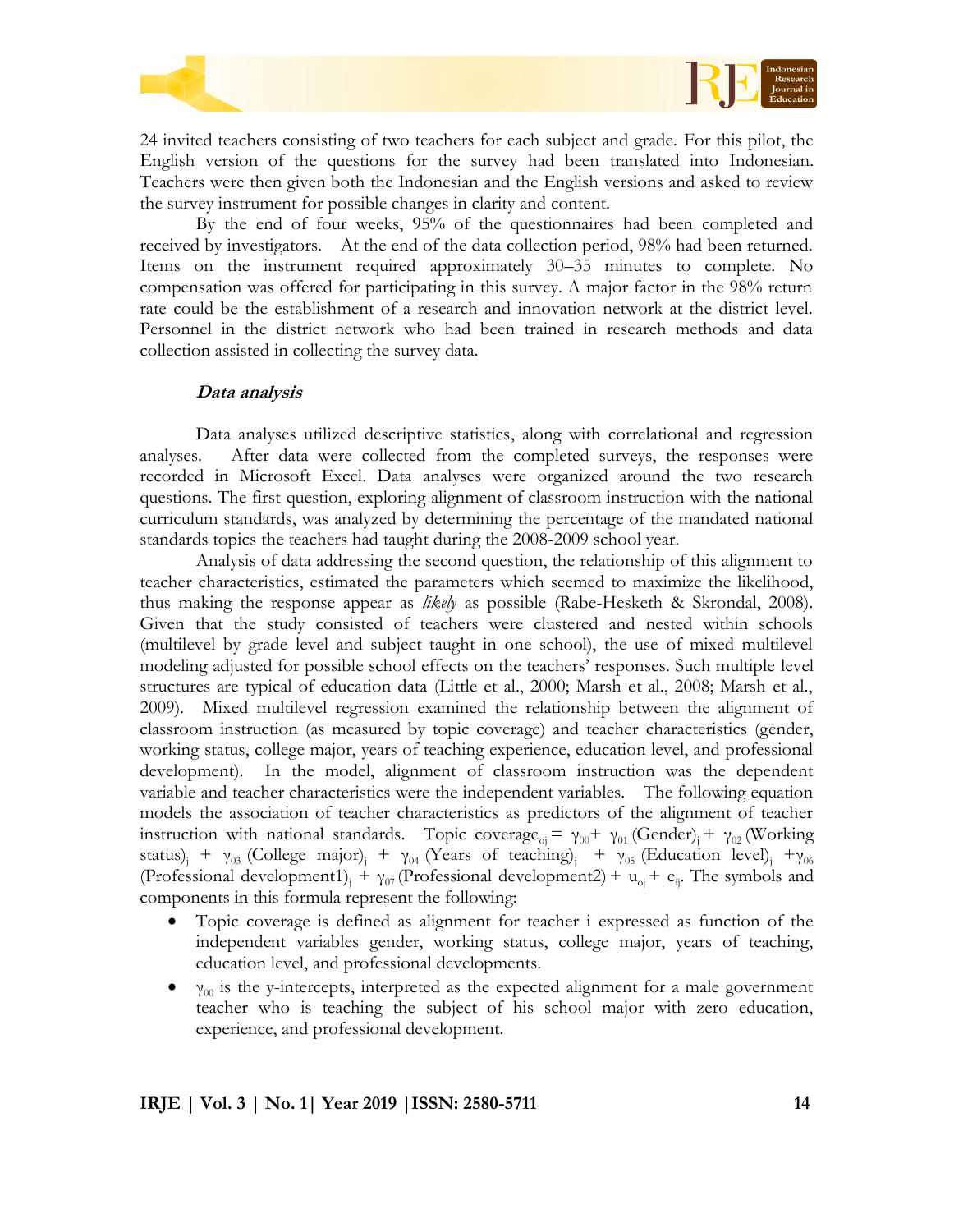



- The  $\gamma_{01}$   $\gamma_{07}$  are slope terms interpreted as the change in average of the alignments for each unit increase in the following characteristics: gender, working status, college major, years of teaching, education level, and professional developments variables.
- $\bullet$  u<sub>oj</sub> is the unique school effects.
- $\varepsilon_{ii}$  = the error term interpreted as all other factors that affect average degree of alignment that are not accounted for in the model.

#### **Results**

The main objective of this paper is to report the findings addressing the two research questions. Research Question 1 established the primary alignment: "To what extent does classroom instruction align with topic coverage specified by national curriculum standards?" Research Question 2 looked at aspects that might affect likelihood and extent of alignment: ―How are teacher characteristics such as gender, working status, college major, level of education, years of teaching experience, and professional development associated with the degree to which classroom instruction reflects topic coverage aligned with the national curriculum standards?"

Of the 501 participating teachers (98% response rate), East Java contributed the highest number (40.1%), followed by Jakarta (31%) and Lampung (28.74%). These three provinces included a large number of schools in 2008–2009: East Java had the largest number of schools (6,088) followed by Lampung (1,706 schools), and Jakarta (1,236 schools). Comparing the grades represented, seventh-grade teachers were the largest group to participate in the survey, followed by ninth grade and then eighth grade teachers. Of the subjects taught, the sample indicated a fairly even distribution of teachers at each grade level in all four subject areas. Across all grades, math teachers represented the largest group  $(n = 136; 27.1\%)$ , followed by English teachers  $(n = 126; 25.9\%)$ , Indonesian teachers  $(n = 126; 126)$ 124; 24.7%), and science teachers ( $n = 115$ ; 23%).

# **Topic coverage by teachers**

Table 1 presents the teachers' average topic coverage for each province by subject and grade level. Overall, the teachers' average topic coverage was 97.17% (n=501, sd=5.15). All scores were high with only two scores below 90%---East Java science in  $7<sup>th</sup>$ grade and Jakarta English in  $8<sup>th</sup>$  grade. In comparing provinces, East Java showed the lowest curriculum coverage average. In terms of grade levels, eighth grade teachers had the highest percent of topics covered with seventh grade teachers covered the lowest percentage of the topics. As can be seen from Table 2, while the majority of teachers taught 100% of the topics in each subject areas, as required by the national curriculum standard, 20.55% of the teachers—across grades and subjects—did teach fewer than required topics. Overall, the seventh grade had the lowest percentage of topic coverage, including the only grade with any teachers who taught 70% or below of the required topics across the subjects. This finding also aligns with the lower means for seventh grade in Table 1. Across the curriculum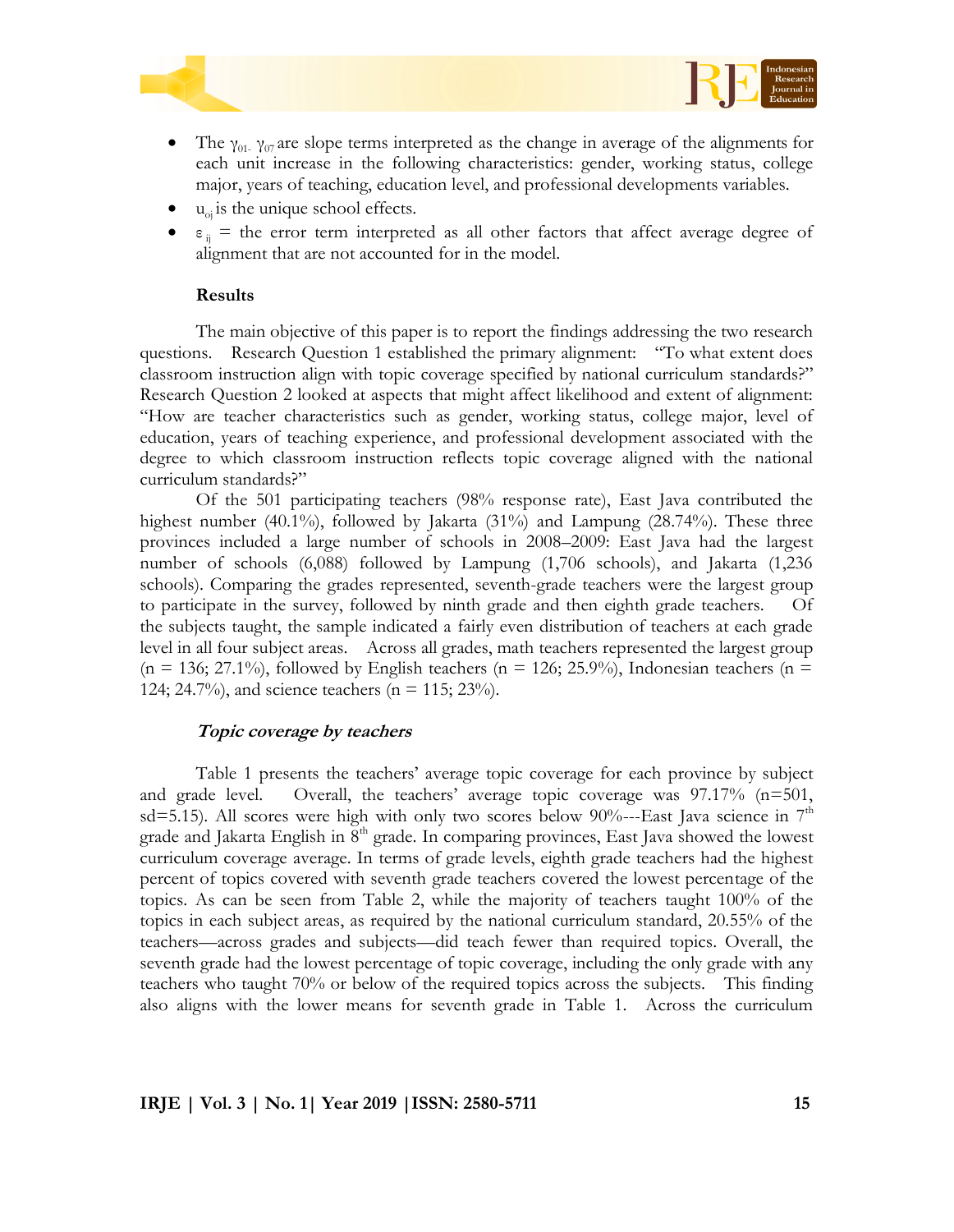



subjects, science and math showed the highest number of teachers who did not teach 100% of these mandated topics, 30.43% for science and 22.79% for math.

| Province    | Subject* | Grade 7 |           |             | Grade 8 |           |     | Grade 9 |      |             | Average |
|-------------|----------|---------|-----------|-------------|---------|-----------|-----|---------|------|-------------|---------|
|             |          | Mean    | <b>SD</b> | $\mathbf n$ | Mean    | <b>SD</b> | n   | Mean    | SD   | $\mathbf n$ | Mean    |
| Lampung     | Ι        | 99.6    | 1.6       | 14          | 98.0    | 4.3       | 9   | 98.9    | 2.4  | 11          | 98.9    |
|             | Ε        | 99.0    | 4.4       | 18          | 100.0   | 0.0       | 9   | 96.7    | 11.0 | 11          | 98.6    |
|             | S        | 98.1    | 5.3       | 12          | 97.4    | 5.8       | 11  | 99.1    | 1.9  | 11          | 98.2    |
|             | М        | 98.7    | 2.8       | 14          | 96.5    | 11.2      | 10  | 99.2    | 1.9  | 14          | 98.3    |
|             | Total    | 98.8    | 3.5       | 58          | 98.0    | 5.3       | 39  | 98.5    | 4.3  | 47          | 98.5    |
| Jakarta     | Ι        | 95.2    | 9.7       | 14          | 99.3    | 2.4       | 11  | 100.0   | 0.0  | 11          | 97.9    |
|             | E        | 89.5    | 16.2      | 19          | 100.0   | 0.0       | 10  | 100.0   | 0.0  | 11          | 95.0    |
|             | S        | 99.1    | 1.9       | 15          | 100.0   | 0.0       | 11  | 100.0   | 0.0  | 10          | 99.6    |
|             | М        | 98.5    | 3.5       | 18          | 97.3    | 7.1       | 11  | 99.6    | 1.4  | 15          | 98.6    |
|             | Total    | 95.6    | 7.8       | 66          | 99.2    | 2.4       | 43  | 99.9    | 0.3  | 47          | 97.9    |
| East Java   | Ι        | 100.0   | 0.0       | 21          | 99.5    | 1.9       | 17  | 100.0   | 0.0  | 16          | 99.8    |
|             | Ε        | 91.7    | 18.0      | 21          | 96.9    | 7.1       | 13  | 94.8    | 12.1 | 14          | 94.0    |
|             | S        | 86.6    | 17.4      | 16          | 96.6    | 3.9       | 14  | 91.4    | 9.7  | 15          | 91.3    |
|             | М        | 91.7    | 14.9      | 23          | 99.7    | 1.4       | 17  | 96.6    | 4.4  | 14          | 95.5    |
|             | Total    | 92.5    | 12.6      | 81          | 98.2    | 3.6       | 61  | 95.7    | 6.6  | 59          | 95.7    |
| Grand Total |          | 95.64   | 7.96      | 205         | 98.4    | 3.8       | 143 | 98.04   | 3.73 | 15<br>3     | 97.17   |

**Table 1.** *Average topic coverage by province, subject, and grade (n=501)*

\*Subjects: I = Indonesian, E = English, S = Science, M = Mathematics n= number of teachers

**Table 2.** *Number of teachers in topic coverage ranges for each subject and grade*

|       | Range of                    | Number of Teachers | % of     |                |          |        |           |
|-------|-----------------------------|--------------------|----------|----------------|----------|--------|-----------|
| Grade | Topic Coverage              | Indonesian         | English  | Science        | Math     | Total  | Teachers  |
|       | Up to $70\%$                |                    | 5        | 2              | 2        | 10     | 4.88      |
|       | $71\% - 89\%$               |                    | 6        |                | 4        | 18     | 8.78      |
|       | $90\% - 99\%$               | 4                  | 6        | 4              | 12       | 26     | 12.68     |
|       | 100%                        | 43                 | 41       | 30             | 37       | 151    | 73.66     |
|       | Number of teachers          | 49                 | 58       | 43             | 55       | 205    | 100.00    |
|       | $\%$ Teachers Not at 100%   | 12.24              | 29.31    | 30.23          | 32.72    | 26.3   |           |
|       | % Total Teachers by Subject | 23.90              | 28.29    | 20.98          | 26.83    | 100.00 | 100.00    |
| 8     | Up to $70\%$                | $\Omega$           | $\theta$ | $\theta$       | $\theta$ | 0      | 0.00      |
|       | 71%-89%                     |                    | 2.       | $\mathfrak{D}$ | 2        | 7      | 4.90      |
|       | $90\% - 99\%$               |                    |          |                | 2        | 14     | 9.79      |
|       | $100\%$                     | 32                 | 29       | 27             | 34       |        | 122 85.31 |
|       | Number of teachers          | 37                 | 32       | 36             | 38       | 143    | 100.00    |
|       | $\%$ Teachers Not at 100%   | 13.51              | 9.38     | 25             | 10.5     |        |           |

**IRJE | Vol. 3 | No. 1| Year 2019 |ISSN: 2580-5711 16**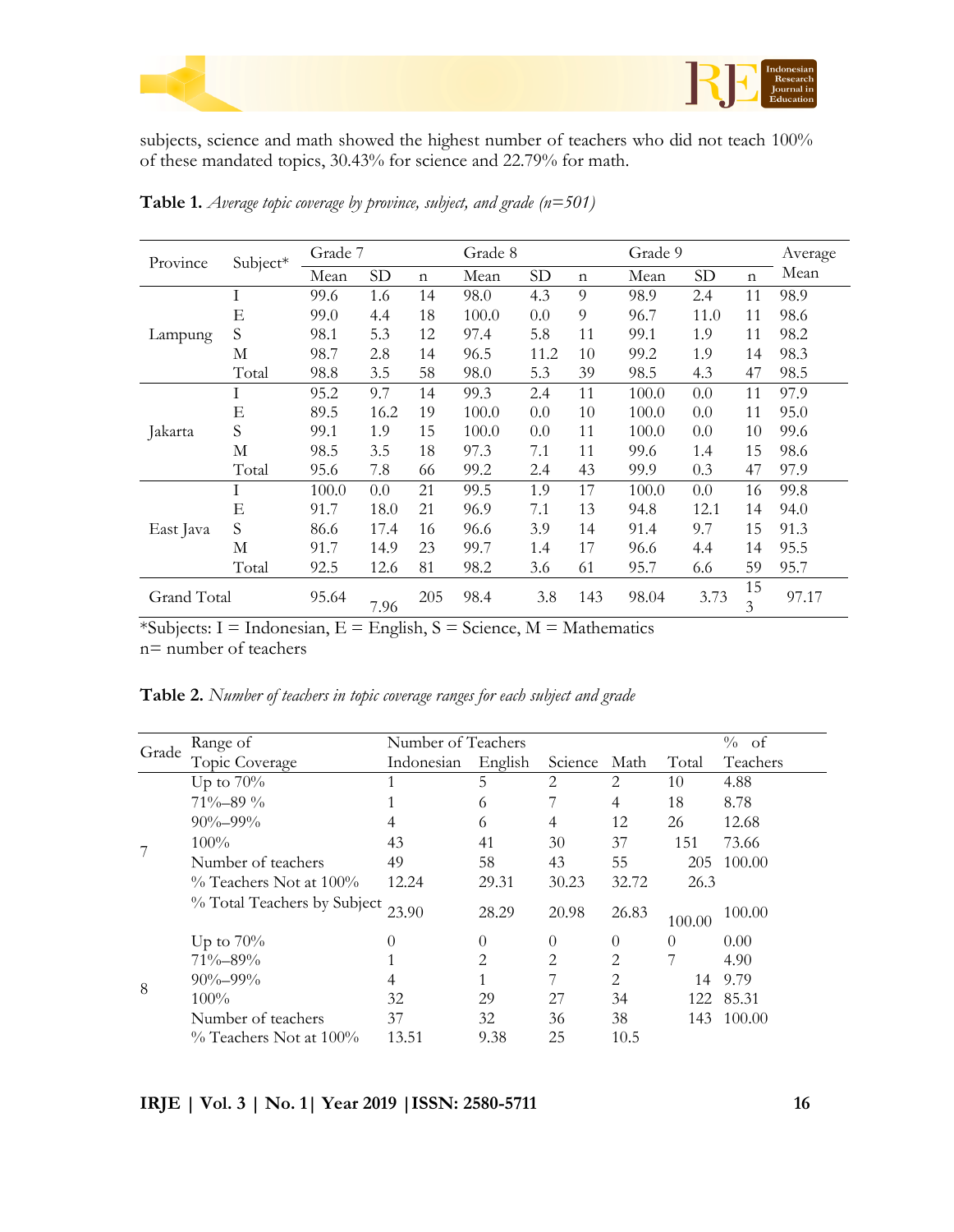

|              | % Total Teachers by Subject 25.87<br>Up to $70\%$<br>71%-89%<br>$90\% - 99\%$<br>$100\%$ | O<br>$\left( \right)$<br>2<br>36 | 22.38<br>$\Omega$<br>3<br>1<br>32 | 25.17<br>$\Omega$<br>4<br>9<br>23 | 26.57<br>$\theta$<br>3<br>6<br>34 | 14.7<br>100.00<br>$\Omega$<br>10<br>18<br>125 | 100.00<br>0.00<br>6.54<br>11.76<br>81.70 |
|--------------|------------------------------------------------------------------------------------------|----------------------------------|-----------------------------------|-----------------------------------|-----------------------------------|-----------------------------------------------|------------------------------------------|
| 9            | Number of teachers                                                                       | 38                               | 36                                | 36                                | 43                                | 153                                           | 100.00                                   |
|              | $\%$ Teachers Not at 100%                                                                | 5.26                             | 11.11                             | 36.11                             | 20.9                              | 18.3                                          |                                          |
|              | % Total Teachers by Subject 24.84                                                        |                                  | 23.53                             | 23.53                             | 28.10                             | 100.00                                        | 100.00                                   |
| Overal<br>-1 | Up to $70\%$                                                                             |                                  | 5                                 | 2                                 | 2                                 | 10                                            | 1.99                                     |
|              | 71%–89%                                                                                  | $\mathfrak{D}_{\cdot}$           | 11                                | 13                                | 9                                 | 35                                            | 6.99                                     |
|              | $90\% - 99\%$                                                                            | 10                               | 8                                 | 20                                | 20                                | 58                                            | 11.58                                    |
|              | $100\%$                                                                                  | 111                              | 102                               | 80                                | 105                               | 398                                           | 79.44                                    |
|              | Number of teachers                                                                       | 124                              | 126                               | 115                               | 136                               | 501                                           | 100.00                                   |
|              | $\%$ Teachers Not at 100%                                                                | 10.48                            | 19.05                             | 30.43                             | 22.8                              | 20.5                                          |                                          |
|              | % Total Teachers by Subject 24.75                                                        |                                  | 25.14                             | 22.95                             | 27.15                             | 100.00                                        | 100.00                                   |

# **Teacher demographics**

The numbers of male and female teachers are similar in the junior secondary school level in Indonesia. This gender similarity at the junior secondary level seems to be a middle ground between primary school and senior secondary school levels, in which there is more of a disparity. By gender, primary schools had more female teachers and senior secondary had more male teachers (Indonesian Center for School Statistics, 2010). Findings indicated that 26% of the respondents did not indicate their college major. For those teachers who did indicate their college majors, 12% of these teachers were teaching subjects that did not align their college majors. This percentage may actually be even higher if those who did not indicate their college major (26.3%) also share this discrepancy. One of the government requirements for certifying teachers for junior secondary school is that the teacher must have at least a three-year degree. On average, the teacher education levels were high, with 85.03% of the teachers having a bachelor's degree—higher than the government requirement. However, for 2% of the some teachers, their highest level of education was only senior high school, with Jakarta having the highest percentage of these teachers at 3.87%.

Findings regarding teacher experience indicated that participants had either relatively little experience (one to five years)  $(42.1\%)$  or much experience  $(11 \text{ or more years}) (40.3\%)$ teaching their current subject. Thus, most teachers were either new teachers with relatively less experience or older teachers with more experience. The number of teachers with years of teaching experience in the middle range (six to ten years teaching the current subject) was fewer across all grade levels of education and, in many cases, across the subject and province. Findings indicated that 55.89% of the teachers had adequate professional development, a crucial aspect in a teacher's career, regarding the national curriculum standards. However, 36.53% had less than adequate or no professional development in this area. Because the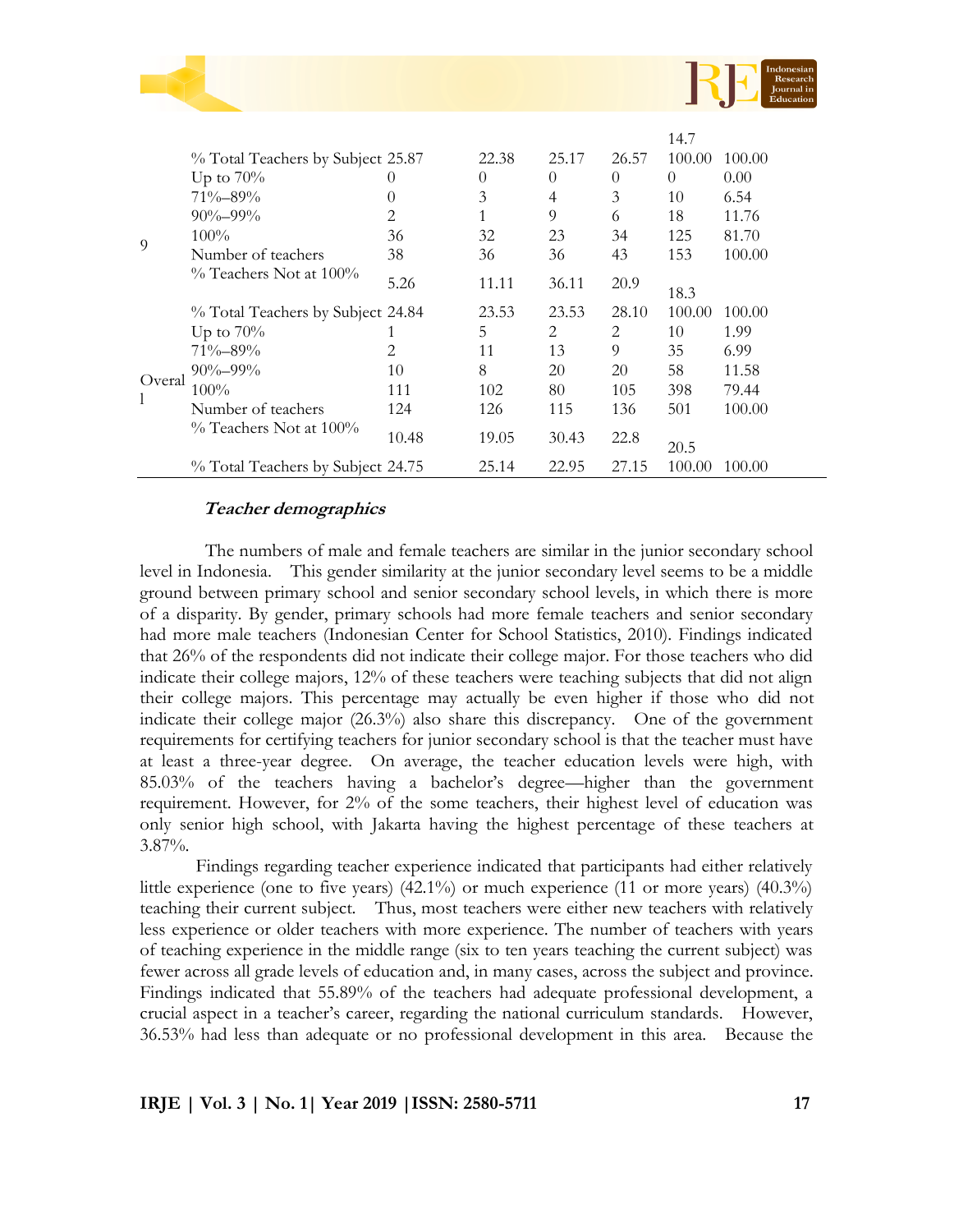

country has applied the standards-based curriculum system for the last five years, having over a third of the teachers in the study without adequate professional development with the national standards is not only discouraging for policy implementation but also for the potentially negative effects on student achievement. Even more discouraging is that teachers indicated the inadequate professional development to provide knowledge and skills concerning how to align classroom instruction with the standards (81.2%), which far outweighed adequate professional development (10.2%). The deficit of professional development about the standards and skills/techniques for aligning the standards with classroom practice may continue to lead to failure in implementing the new standards-based policy and be detrimental to student learning. Lack of knowledge and capacity are common problems affecting fidelity in implementing education policy. These important findings about teacher characteristics warrant additional research that would include a national sample of Indonesian secondary school teachers.

#### **Relationships of teacher characteristics and alignment**

In the analysis of the association between teacher characteristics and topic coverage alignment (see Table 3), the mean of percentage topic coverage did not differ significantly between male and female teachers.

|                              | Percentage of Topics Taught |          |  |  |  |
|------------------------------|-----------------------------|----------|--|--|--|
| Predictors                   | $R^2 = .038$                |          |  |  |  |
|                              |                             | T        |  |  |  |
| Indonesian                   | 1.0745                      | .993     |  |  |  |
| English                      | $-1.5893$                   | $-1.354$ |  |  |  |
| Science                      | $-1.3888$                   | $-1.248$ |  |  |  |
| Gender                       | .5359                       | .683     |  |  |  |
| Work Status                  | .8225                       | .839     |  |  |  |
| Major                        | .2711                       | .314     |  |  |  |
| Years of teaching experience | .5175                       | $2.301*$ |  |  |  |
| Education Level              | 1.0129                      | .926     |  |  |  |
| Professional Development 1   | .9111                       | 1.029    |  |  |  |
| Professional Development 2   | .5693                       | .585     |  |  |  |

**Table 3**. *Predicting the extent of topic coverage from teacher characteristics* 

*Note.*  $*_{p} < .05$ 

Math is reference subject as single categorical variables; gender  $(0 = \text{female}, 1 =$ male—reference); work status ( $0 =$  nongovernment,  $1 =$  government —reference,); major (0  $=$  has no major, 1 = has subject-specific major —reference).  $\beta$  = coefficient, t = t-value

Among the predictors, only years of teaching experience in teaching topics was a significant predictor ( $F_{1,460} = 5.29$ ,  $p < 0.5$ ;  $R^2 = .039$ ) of extent of topic coverage. Subjects of Indonesian, English, science, and math were single categorical variables (with math as the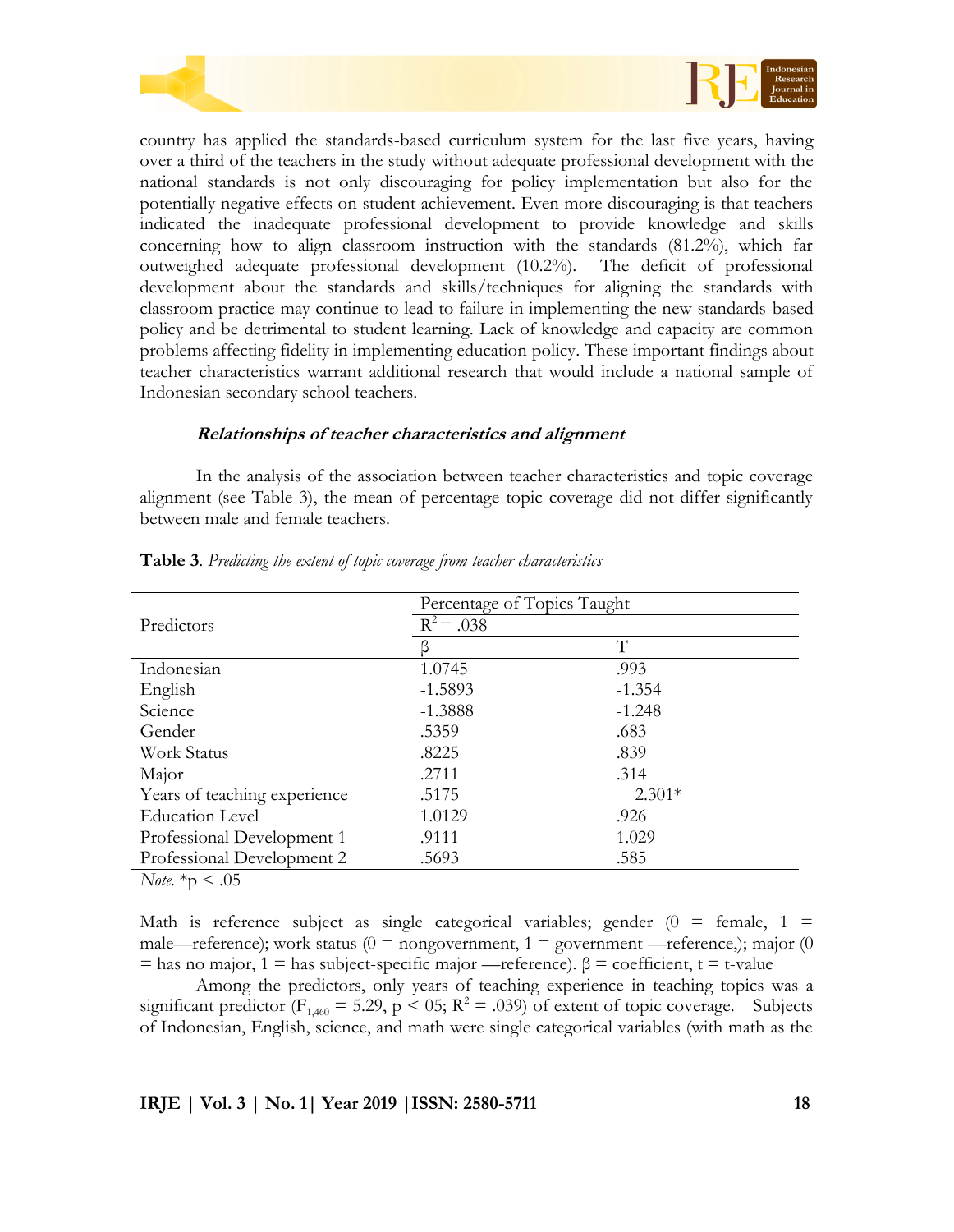



reference variable). A single categorical variable consists of only one category. Table 3 indicates no significant differences existed in the extent of topic coverage between the different subjects. The total model accounted for only 3.9% of the variance of extent of topic coverage explained by teacher characteristics. This finding suggests that teachers with more years of teaching the subject had more extensive coverage of the national curriculum standards. For both educational level and professional development, the positive relationships were not significant. Thus, only years of teaching experience significantly predicted alignment in terms of extent of topic coverage.

In summary, the findings addressed two issues: (a) the alignment between the national curriculum standards and classroom instruction and (b) the relationship between teacher characteristics and the degree to which the curriculum topics were taught in each subject. The overall average topic coverage was very high (97.17%), although some teachers for each subject did teach less than what was required by the national curriculum standards (2.83%). Across the grades, only in seventh grade did some teachers teach 70% or less across all subjects. Among the subjects, science and math demonstrated the highest curriculum gaps with a higher number of teachers teaching less than 100% of the required topics. In the relationship between teacher characteristics and topic coverage, the only significant predictor of extent of topic coverage was years of teaching experience.

#### **Discussion**

This study addressed research questions regarding (a) the extent to which classroom instruction in junior secondary schools in Indonesia aligned with the national curriculum standards and (b) the relationship between teacher characteristics and this extent of alignment. This section discusses the findings that respond to these two questions and provides policy recommendations. Some of the discussion about the findings is an initial attempt to make preliminary sense of the findings which must necessarily be couched in terms of exploratory explanations. These tentative explanations should be the investigated in future research.

# **Alignment of classroom instruction with national curriculum standards**

Examination of the alignment of classroom instruction with national curriculum standards extends the research literature in this field, as most studies focus only on standards and assessment. Few research studies have addressed how actual classroom instruction relates to standards or assessment (Gamoran et al., 1997; Porter, 2002; Schmidt & Prawat, 2006). A primary finding of this study is the very high level of alignment of overall topic coverage (97.17%) with national curriculum standards across teachers, subjects, and grade levels. The national government and educators are thus provided with essential evidence that teachers in Indonesian junior secondary schools are teaching the subjects required by the national curriculum, with very minor exceptions, adding credibility to the Indonesian education accountability system.

Although topic coverage was very high overall, findings also indicated that 20.56% of the teachers had taught less than the required 100% of the topics. This finding is important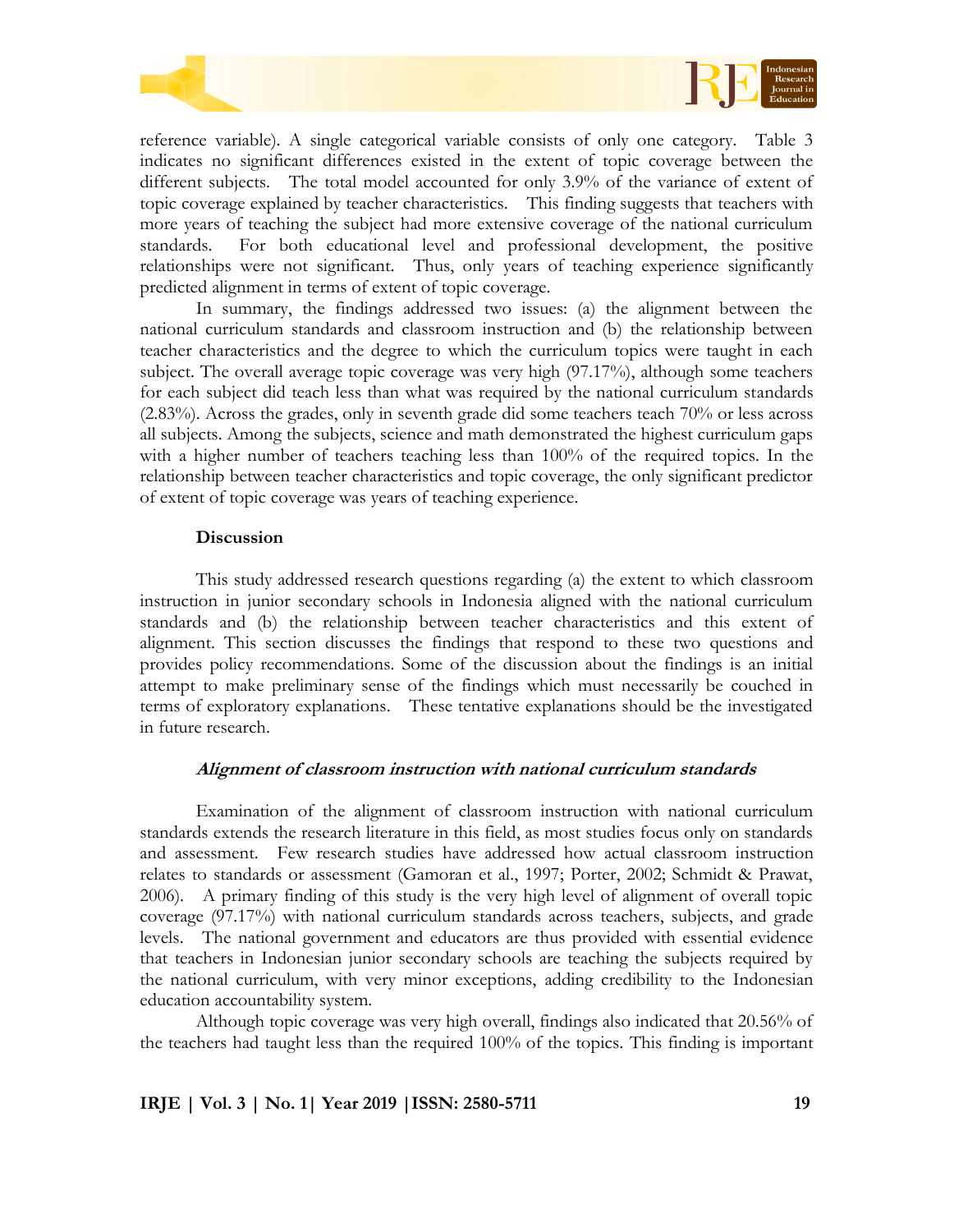

for national policy makers as it reveals gaps in the current standards-based system. As the educational system in Indonesia implements standards-based reform, the content of curriculum standards should become the main reference point for both classroom instruction and national tests. Because the national tests are designed according to the curriculum standards, covering the required curriculum topics is critical; skipping topics in class may put students at a disadvantage by leaving them unprepared for areas tested.

Several factors may explain the finding of lower topic coverage. First, with the Education Act No. 20/2003 the government enacted various regulations, most of which support the standards-based system. For example, one of the regulations (Regulation 19/2007) was the standard of school management, which gave schools flexibility to design curriculum to accommodate school characteristics and capacities. Second, teachers in small schools and rural areas may not teach all of the topics because they receive less supervision and monitoring. School size and the urban or rural nature of the school would be important predictors to examine in a future study. Third, ninth-grade teachers may not teach all of the topics because they have to take additional time to prepare their students specifically for the national test. Traditionally, most ninth grade teachers have devoted much of their time in the last semester to reviewing the content anticipated on the tests.

Disaggregating the results for low topic coverage showed several patterns in the data. First, the lowest levels of topic coverage occurred in seventh grade. No research literature suggested reasons that seventh-grade teachers would have covered the lowest percentage of required topics. One possible explanation could be that the adjustments necessary in transitioning from primary school, where they have one teacher for all subjects in small classes, to secondary school, which has subject-specific teachers and larger classes, affect the pace of students' learning. Second, some teachers may think that since the exams do not come until the end of ninth grade, the skipped topics will probably be covered by that time. Both of these assumptions would need to be examined in future research.

Third, a higher number of teachers taught less than 100% of the required topics in Science and Math. One explanation for less alignment in Science may be a shortage of Science teachers. The total number of  $7<sup>th</sup>$  grade Science teachers for the three provinces was 43, compared to 49 teachers of Indonesian, 55 teachers of Math and 58 teachers of English. With fewer Science teachers available, many of them teach in multiple schools, which require travel time between schools. If Science teachers arrive late, they may have less time to teach the required topics. For Math, the number of teachers does not appear to be an issue, but, perhaps, seventh grade Math teachers are not as well qualified to teach Math as the science teachers are to teach Science.

Fourth, examining differences among provinces, we found the lowest topic coverage occurred in East Java across all four subjects. One reason for this low alignment may be its higher population in 2010 (37,476,757) in comparison to that of Jakarta (9,607,787) and Lampung (7,608,405, Badan Pusat Statistik, 2010). Future research should examine whether East Java's higher population affects school and classroom size, which may in turn affect the ability of the teachers to cover all of the required curriculum topics.

In summary, a vast majority of teachers reported that they covered 100% of the topics required by the national curriculum standards. However, the small number of teachers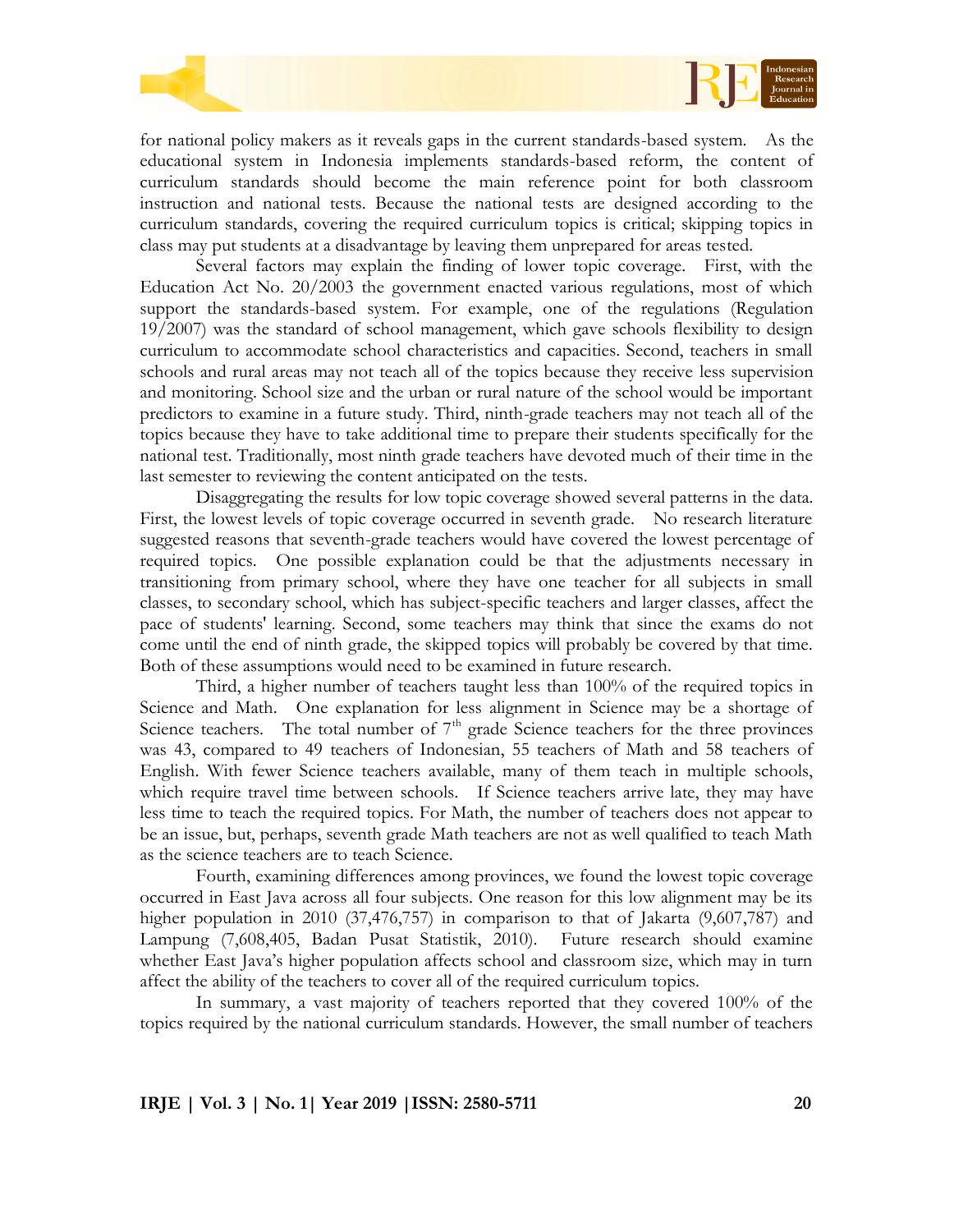



who taught less than 100% should not be overlooked due to potential effects on students, particularly where coverage is lower in seventh grade, science, and East Java. This finding needs to be taken seriously by educational administrators at every level. As education continues to increase in emphasis on standards, skipping topics in the classroom can affect students' official *achievement* as measured by national exams based on the curriculum standards. Also topics skipped in lower grades may present problems for students in higher grades if they lack basic knowledge on which later curriculum content is based.

# **Alignment and teacher characteristics**

Findings indicated that of the ten teacher characteristics selected as potential predictors of topic coverage, only teaching experience was positively and significantly related to the extent of alignment between classroom instruction and the national curriculum standards. The findings were consistent with previous research conducted to predict self-efficacy from teaching experiences (Fetler, 1999, 2001; Wolters & Daugherty, 2007). In investigating the relationship between teachers' self-efficacy and teaching experience using a self-report instrument via the Internet, Wolter and Daugherty (2007) found that some aspects of teachers' self-efficacy regarding individuals' judgments or belief regarding their ability to accomplish critical instructional tasks were greater for those with more teaching experience. Increased years of teaching may affect greater topic coverage, as more experienced teachers would likely have had opportunities for more training, professional development, and experience.

Other teacher characteristics were not found to be related to extent of topic coverage; however, the lack of correlation with gender, working status, education level, major, and professional development may have meaningful implications for other Indonesian educational policies and future research topics such as teacher effectiveness, student learning and achievement.

#### **Practical implications and policy recommendations**

As the scope of this study included only three provinces in western Indonesia and, due to timing, no private schools in Jakarta, limitations of both area and school type prevent generalization beyond the context of this study. In addition, this study did not involve certification as a teacher characteristic. Also the degree to which alignment of classroom instruction affected student achievement was beyond the scope of this study. Yet, this research contributes theoretically to understanding school quality in terms of curriculum alignment and the influence that teacher characteristics may have on this alignment.

Based on the findings, the following policy recommendations can be drawn to provide government alternatives for designing better policies for school improvement. First, although the findings indicate that the percentages of teaching less than 100% of curriculum topics is low, the evidence of lower coverage should be taken seriously by educational offices at any level and should motivate additional investigations. This high level of topic alignment may be related to government efforts, which include providing teachers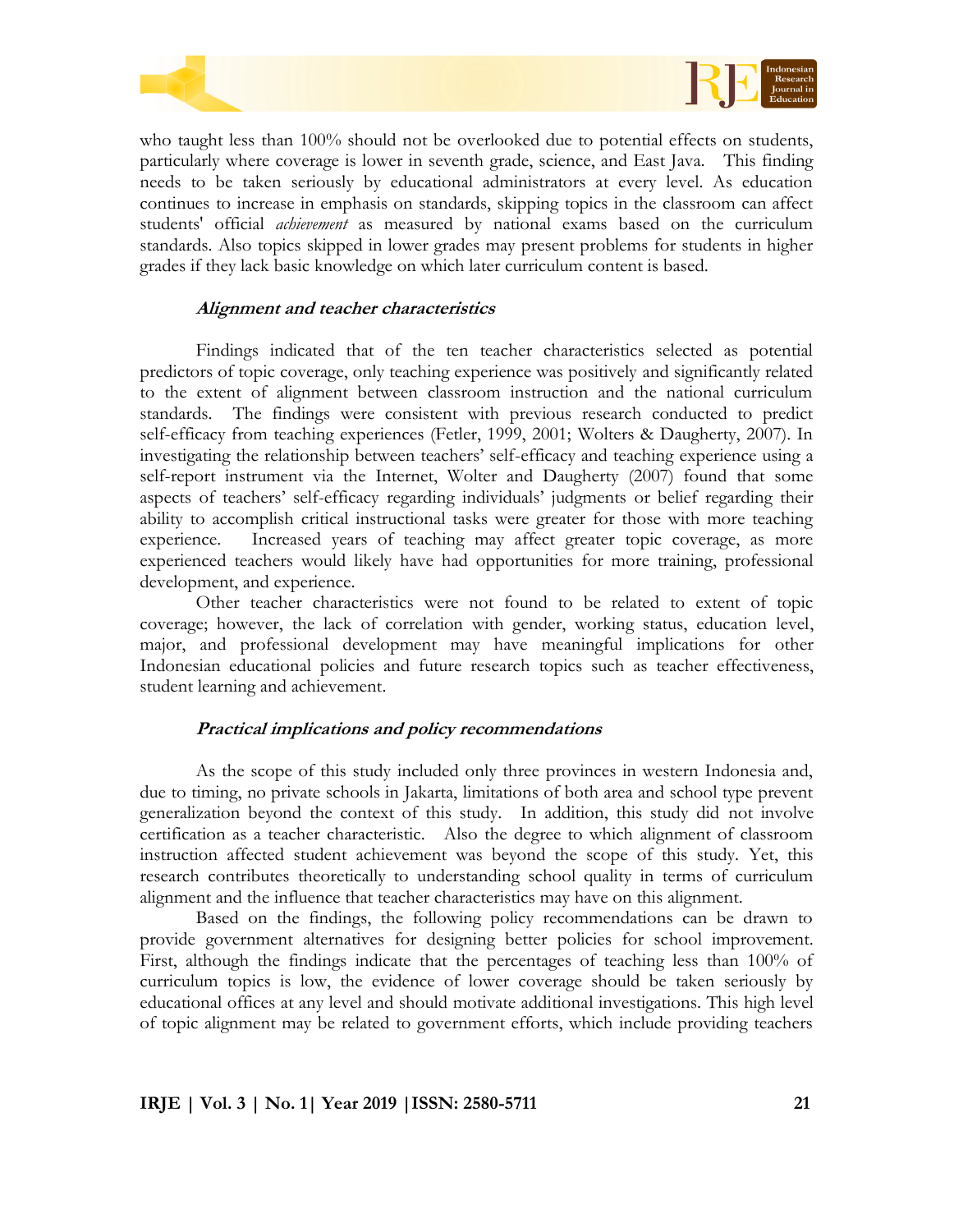



Second, as the educational system applied the standards-based curriculum, skipping topics from the class instruction can affect students' recorded achievement because test items are based on the curriculum standards. Future research should focus on multilevel methods to examine specific reasons why teachers skip curriculum topics across grades and schools. Once these reasons are identified, corrective measures can be taken to address this problem. Third, the findings of this study suggest that national policies should focus on helping newer teachers to develop successful strategies for more extensive topic coverage. Fourth, further research needs to examine the relationship between topic coverage and student achievement.

#### **Conclusion**

This study addressed both the alignment between the national curriculum standards and classroom instruction and the extent to which teacher characteristics predicted the degree of this alignment. Regarding alignment, a low yet important number of teachers taught less than 100% of the topics required in the standards. This research was different from studies on teacher characteristics that seek to predict either student achievement or self-efficacy, as it examined the predictive value of teacher characteristics in explaining the degree of alignment between national curriculum standards and classroom instruction.

In conclusion, this research contributes theoretically in two ways. First, most research in this area focuses on the alignment of standards and assessment, and very few studies have been done in the area of alignment between standards and classroom instruction. Thus the findings of this study make an important contribution to the current research of standards and instruction. The mediating aspect of classroom instruction can inform both student achievement and assessment outcomes. It is well known that alignment is critical in the success of standards-based systems. Second, most current research on teacher characteristics examines the association between teacher characteristics (as predictor variables) and either student achievement or self-efficacy (as dependent variables). Predicting curriculum alignment as a function of teacher characteristics in this study contributes to the theoretical discussion about influence of teacher characteristics on classroom instruction. Further research is needed to investigate whether a higher degree of alignment is associated with higher student achievement.

#### **Disclosure statement**

This work did not receive any support from a funding agency, and the authors have no financial interest or intent to benefit from this study or its direct application.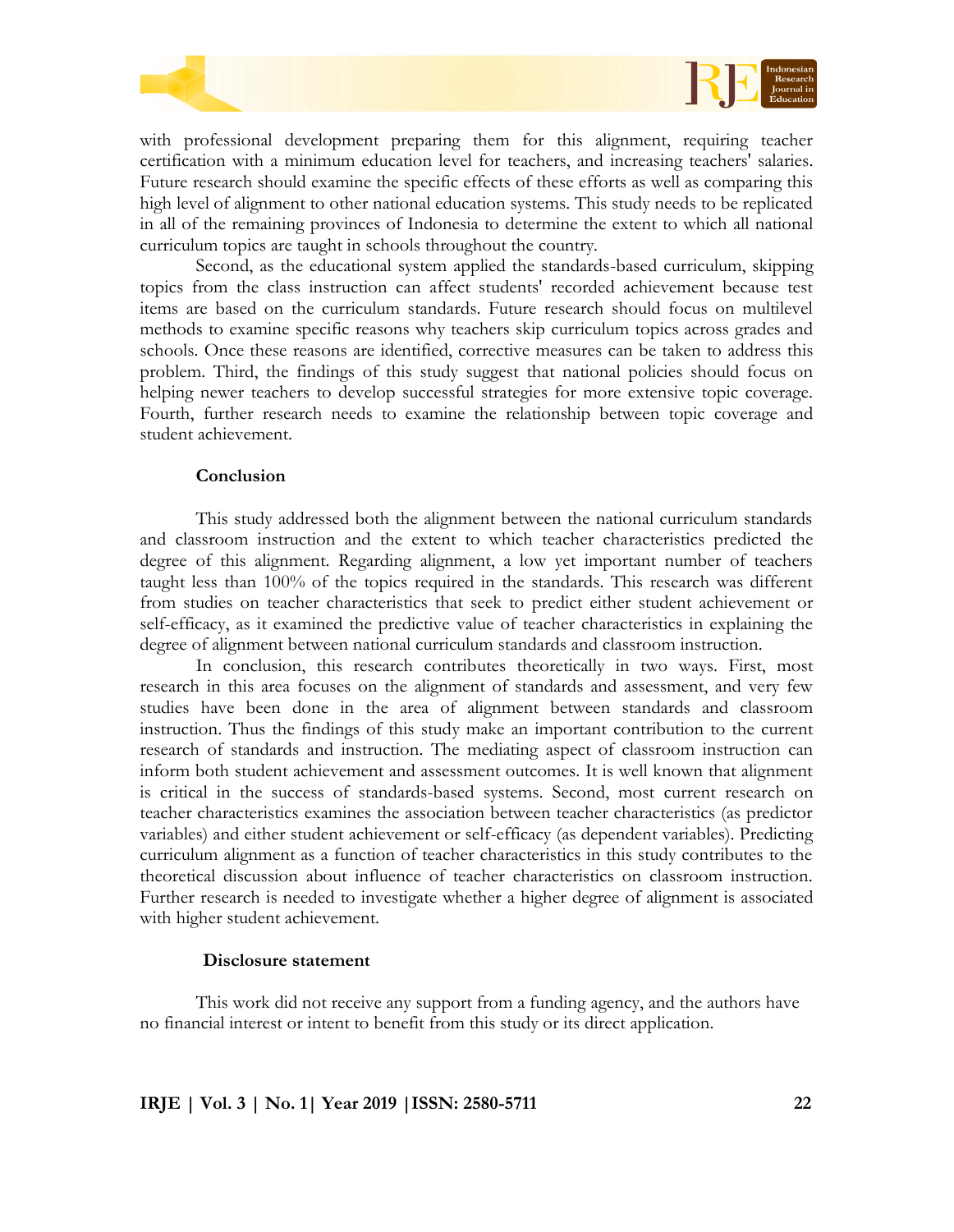



#### **References**

- Azano, A. P., Missett, T. C., Tackett, M. E., & Callahan, C. M. (2018). The CLEAR curriculum model. In C. M. Callahan C. & H. Hertberg-Davis, (Eds.), *Fundamentals of Gifted Education* (293-309). New York: Routledge.
- Badan Pusat Statistik. (2010). Sensus penduduk 2010. Retrieved from [http://sp2010.bps.go.id/index.php/navigation/wilayah.](http://sp2010.bps.go.id/index.php/navigation/wilayah)
- Bjork, C. (2002). Reconstructing ritual: Expressions of autonomy and resistance in a Sino-Indonesian school. *Anthropology & Education Quarterly, 33*(4), 465-491.
- Bjork, C. (2003). Local responses to decentralization policy in Indonesia. *Comparative Education Review, 47*(2), 184-216.
- Bhola, D. S., Impara, J. C., & Buckendahl, C. W. (2003). Aligning tests with states' content standards: Methods and issues. *Educational Measurement: Issues and Practices*, *22*(Fall), 21-29.
- Blackley, A., Rahmawati, Y., Sheffield, R., & Koul, R. (2018). Using a *Makerspace* approach to engage Indonesian primary students with STEM. *Issues in Educational Research*, *28*(1), 18-42.
- Brown, J. L., Jones, S. M., LaRusso, M. D., & Aber, J. (2010). Improving classroom quality: Teacher influences and experimental impacts of the 4Rs Program. *Journal of Educational Psychology*, *102*(1), 153-167.
- Cakir, H., & Bichelmeyer, B. A. (2016). Effects of teacher professional characteristics on student achievement: An investigation in blended learning environment with standards-based curriculum. *Interactive Learning Environments*, *24*(1), 20-32. DOI: 10.1080/10494820.2013.817437.
- Clarke, M., Shore, A., Rhoades, K., Abrams, L., Miao, J., & Li, J. (2003). *Perceived effects of state-mandated testing programs on teaching and learning: Findings from interviews with educators in low-, medium-, and high-stakes states*. Chestnut Hill, MA: National Board on Educational Testing and Public Policy.
- Cohen, D., McLaughlin, M., & Talbert, J. E. (Eds.). (1993). *Teaching for understanding: Challenges for policy and practice*. San Fransisco, CA: Jossey-Bass.
- Colburn, C. E., Hill, H. C., & Spillane, J. P. (2016). Alignment and Accountability in policy design and implementation: The Common Core State Standards and implementation research. *Educational Researcher*, *45*, 243-251*.*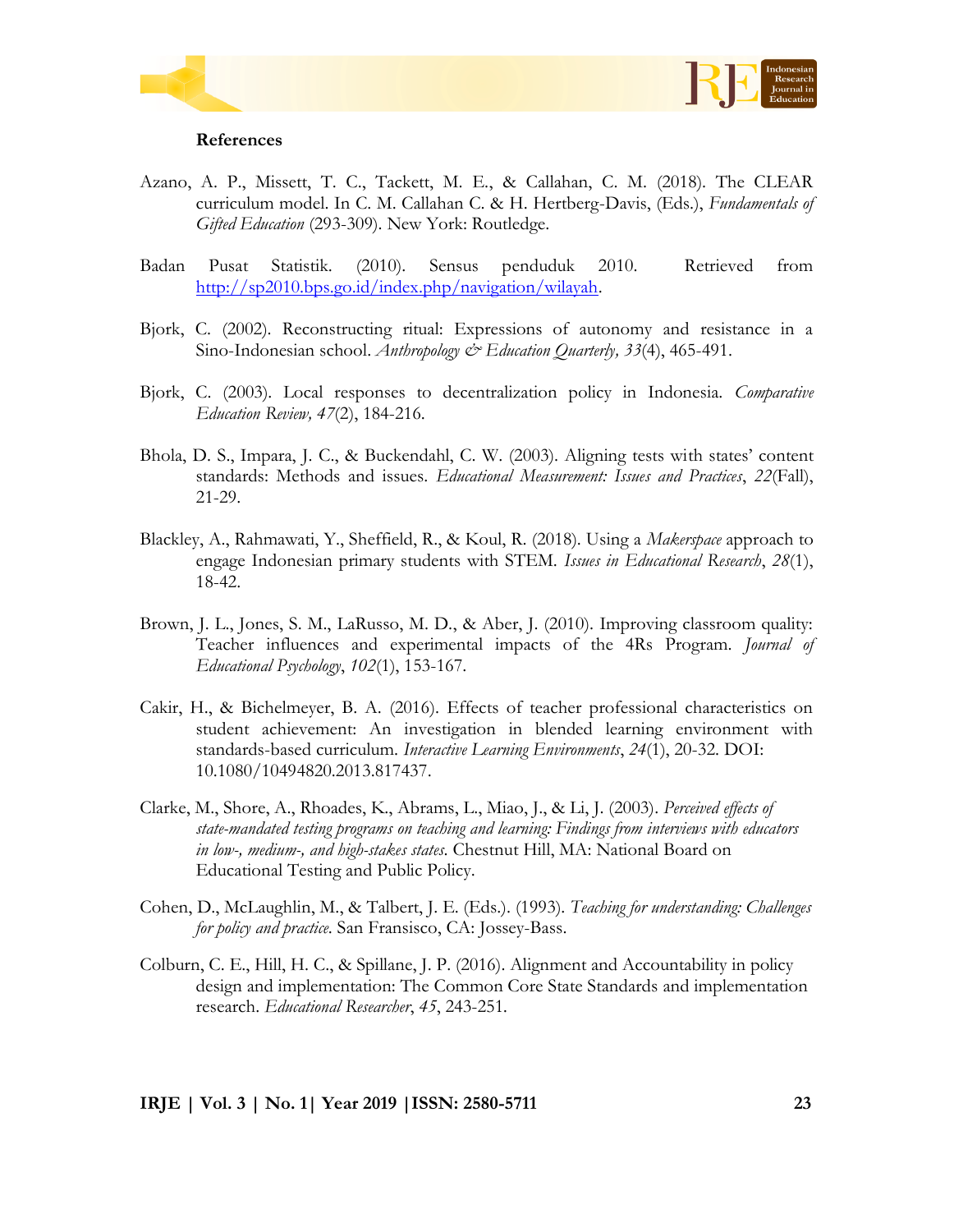



- Cristina-Corina, B., & Valerica, A. (2012). Teachers' perceptions and attitudes towards professional activity. *Procedia-Social and Behavioral Sciences*, *51*, 167-171. https://doi.org/10.1016/j.sbspro.2012.08.139.
- Czaja, R., & Balir, J. (2005). *Designing surveys: A guide to decisions and procedures* (2nd Ed.). Thousand Oaks, CA: Pine Forge Press as Imprint of Sage Publications, Inc.
- Fetler, M. (1999). High school staff characteristics and mathematics test results. *Education Policy Analysis Archives*, *7*(9), 1-23. Retrieved from DOI: <http://dx.doi.org/10.14507/epaa.v7n9.1999>
- Fetler, M. (2001). Student mathematics achievement test scores, dropout rates, and teacher characteristics. *Teacher Education Quarterly*, *28*(1), 151-168.
- Fonthal, G. (2004). *Alignment of state assessments and higher education expectations: Definition and utilization of an alignment index*. Laguna Hills, CA: International Education Consulting (INTEDCO).
- Gamoran, A.; Porter, A., Smithson J., & White, P. (1997) Upgrading high School Mathematics Instruction: Improving Learning opportunities for low-achieving, low-income youth. *Educational Evaluation and Policy Analysis*, *19*(4), 325-338.
- Gershberg, A. I., Gonzalez, P. A., & Meade, B. (2012). Understanding and improving accountability in Education: A conceptual framework and guideposts from three decentralization reform experiences in Latin America. *World Development*, *40*(5), 1024-1041.
- Givvin, K. B.; Hiebert, J.; Jacobs, J. K.; Hollingswrth, H., & Gallimore, R. (2005). Are there national patterns of teaching? Evidence from the TIMMS 1999 video study. *Comparative Education Review*, *49*(3), 311-342.
- Goldhaber, D. (2016). In schools, teacher quality matters most. *Education Next*, *16*(2), 52-62.
- Greene, B. A. (2015). Measuring cognitive engagement with self-report scales: Reflections from over 20 years of research. *Educational Psychologist*, *50*(1), 14-30.
- Griffith, S. A. (2006). *Curricula, standards and assessment of the quality of education*. *PRELAC Journal*, 3, 74-83.
- Groves, R.M., Flower, F.J., Couper, M.P., Lepkowski, J.M, Singer, E., & Tourangeau, R. (2004). *Survey Methodology* (Weley Series). New York, NY: John Wiley & Sons. Inc.
- Grossman, P., Hammerness, K. M., McDonald, M., & Ronfeldt, M. (2008). Constructing coherence: Structural predictors of perceptions of coherence in NYC teacher education programs. *Journal of Teacher Education: The Journal of Policy, Practice, and Research in Teacher Education*, *59*(4), 273-287.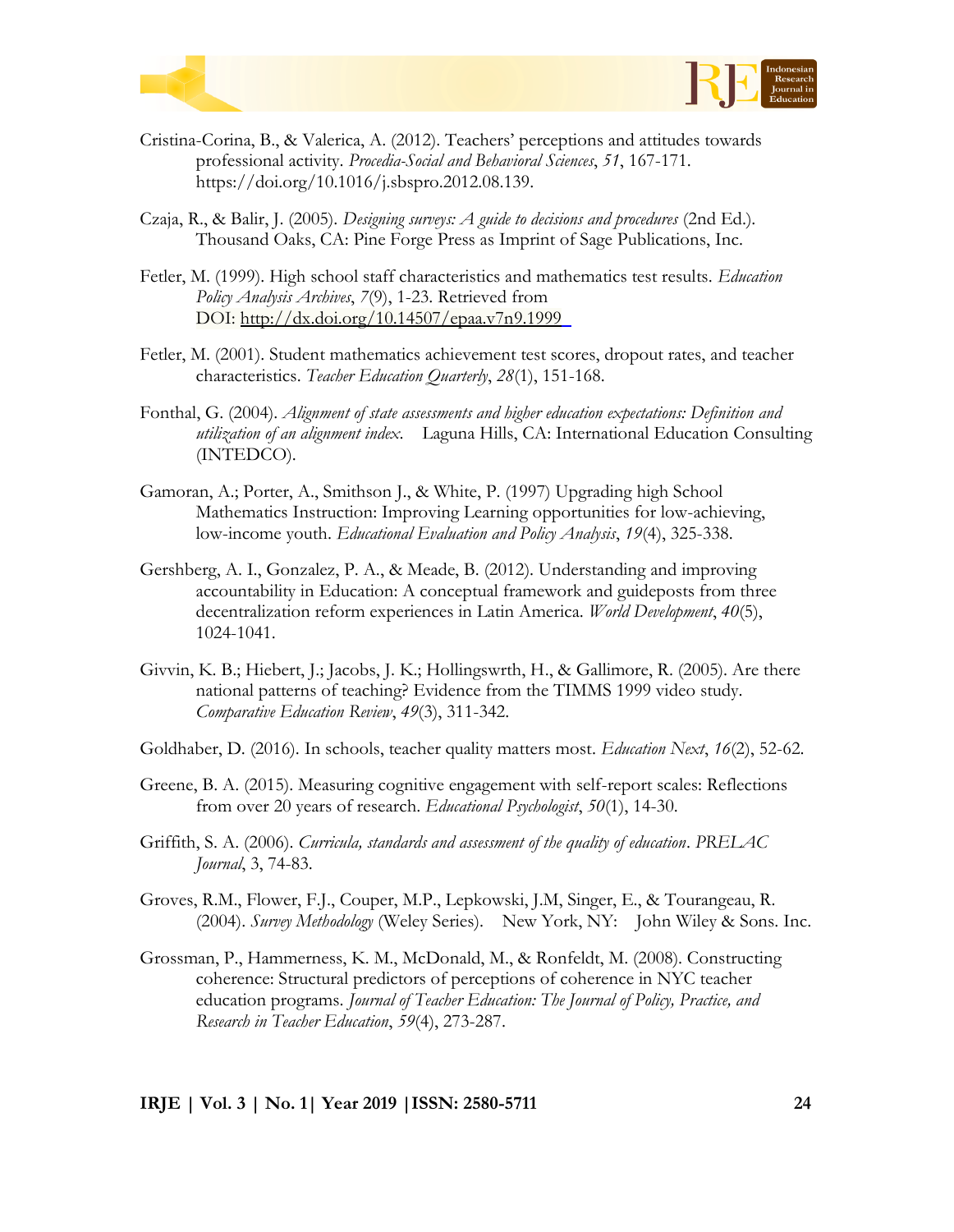



- Guthrie, J. T., Schafer, W. D., Secker, C. V., & Alban T. (2000). Contributions of instructional practices to reading achievement in a statewide improvement Program. *The Journal of Educational Research*, *93*(4), 211-225.
- Hanushek, E. A., & Rivkin, S. G. (2006). Teacher quality. In E. A. Hanushek & F. Welch (Eds.) *Handbook of the Economics of Education* (1051-1078). Amsterdam, The Netherlands: Elsevier.
- Indonesian Center for School Statistics. (2010). *Statistics of Schooling 2009-2010*. The Ministry of National Education Office of Research and Development.
- Kaplan, A., Gheen, M., & Midgley, C. (2002). Classroom goal structure and student disruptive behavior. *British Journal of Educational Psychology*, *72(*Pt 2*)*, 191-211.
- Klassen, R. M., Durksen, T. L., Hashmi, W. A., Kim, L. E., Longden, K., Metsapelto, R. L., Poikkeus, A. M., & Gyori, J. G. (2018). National context and teacher characteristics: Exploring the critical non-cognitive attributes of novice teachers in four countries. *Teaching and Teacher Education*, *72*, 64-74.
- Koto, I. (2013). *Indonesian primary school science in practice: Challenges between the intended and implemented curriculum*. (Unpublished doctoral dissertation). Curtin University, Perth, Western Australia.
- Lauer, P. A., Snow, D., Martin-Glenn, M., Van Buhler, R. J., Stoutemyer, K. & Snow-Renner, R. (2005). *The influence of standards on K-12 teaching and student learning: A research synthesis*. Aurora, CO: Mid-Continent Research for Education and Learning.
- Lee, F. L. M., Yeung, A. S., Tracey, D., & Barker, K. (2015). Inclusion of children with special needs in early childhood education: What teacher characteristics matter. *Topics in Early Childhood Special Education*, *35*(2), 79-88.
- Lindquist, S. (2017). *Testing, revisions, and teacher explanations: The Common Core State Standards in the United States education system*. *Senior Honors Projects*. University of Rhode Island, Kingston, Rhode Island. Retrieved from https://digitalcommons.uri.edu/cgi/viewcontent.cgi?article=1654&context=srhonor sprog
- Little, T. D., Schnabel, K. U., & Baumert, J. (Eds.) (2000). *Modeling longitudinal and multilevel data: Practical, issues, applied approaches, and specific examples.* London: Lawrence Erlbaum Associates.
- Looney, J. W. (2011). Alignment in complex education systems: Achieving balance and coherence. *OECD Education Working Papers,* No. 64, OECD Publishing. [https://doi.org/10.1787/5kg3vg5lx8r8-en.](https://doi.org/10.1787/5kg3vg5lx8r8-en)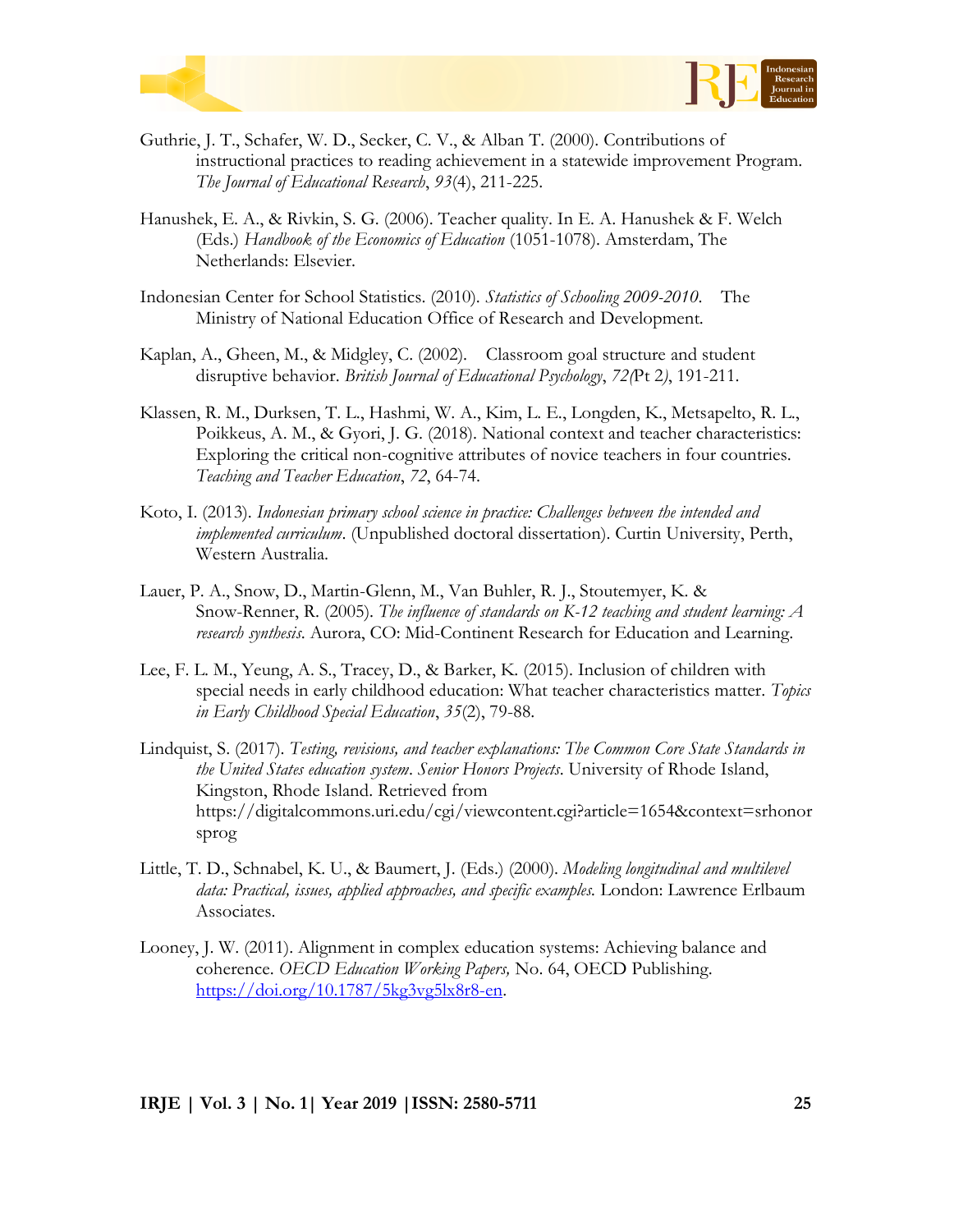



- Marsh, H. W., Cheng, J. H.S., & Martin, A. J. (2008). A multilevel perspective on gender in classroom motivation and climate: Potential benefits of male teachers for boys? *Journal of Educational Psychology*, *100*(1), 78-95.
- Marsh, H. W., Trautwein, U., & Ludtke, O. (2009). Within-school social comparison: How students perceive the standing of their class Predicts academic self-concept. *Journal of Educational Psychology*, *101*(4), 853-866.
- Martone, A., & Sireci, S. G. (2009) Evaluating Alignment between Curriculum, assessment, and instruction. *Review of Educational Research*, *79*(4), 1332-1361.
- Mathers, N., Fox, N. & Hunn, A. (2007). *Surveys and questionnaires.* Nottingham, UK: NIHR RDS for the Midlands/Yorkshire & the Humber.
- Mbiti, I. M. (2016). The need for accountability in education in developing countries. *Journal of Economic Perspectives*, *30*(3), 109-132.
- Monk, D. H., & King, J. A. (1994). Multilevel teacher resource effects on pupil performance in secondary mathematics and science: The case of teacher subject-matter preparation. In R. G. Ehrenberg (Ed.), *Choices and consequences: Contemporary policy issues in education* (29–58). New York, NY: ILR Press.
- Newmann, F. M., Smith, B., Allensworth, E., & Bryk, A. S. (2001). Instructional program coherence: What it is and why it should guide school improvement policy." *Educational Evaluation and Policy Analysis*, *23*(4), 297-321.
- Opdenakker, M. C., & Damme, J. V. (2006). Teacher characteristics and teaching styles as effectiveness enhancing factors of classroom practice. *Teaching and Teacher Education 22*(1), 1-21.
- Porter, A. C. (2002). Measuring the content of instruction: Uses in research and practice. *Educational Researcher*, *31*(7), 3-14.
- Porter, A. C., Smithson, J., Blank, R., & Zeidner, T. (2007). Alignment as a teacher variable. *Applied Measurement in Education, 20*(1), 27-51.
- Rabe-Hesketh, S., & Skrondal, A. (2008). *Multilevel and longitudinal modeling using Stata*. (2<sup>nd</sup> ed.) College Stattion, TX: Stata Press.
- Rothman Robert. (2003). *Imperfect matches: The alignment of standards and tests*. Paper commissioned by the Committee on Test Design for K-12 Science Achievement Center for Education. Washington, D.C: National Research Council.
- Saft, E. & Pianta, R. (2001). Teachers' perceptions of their relationships with students: Effect of child age, gender, and ethnicity of teachers and children. *School Psychology Quarterly*, *16*(2), 125-141.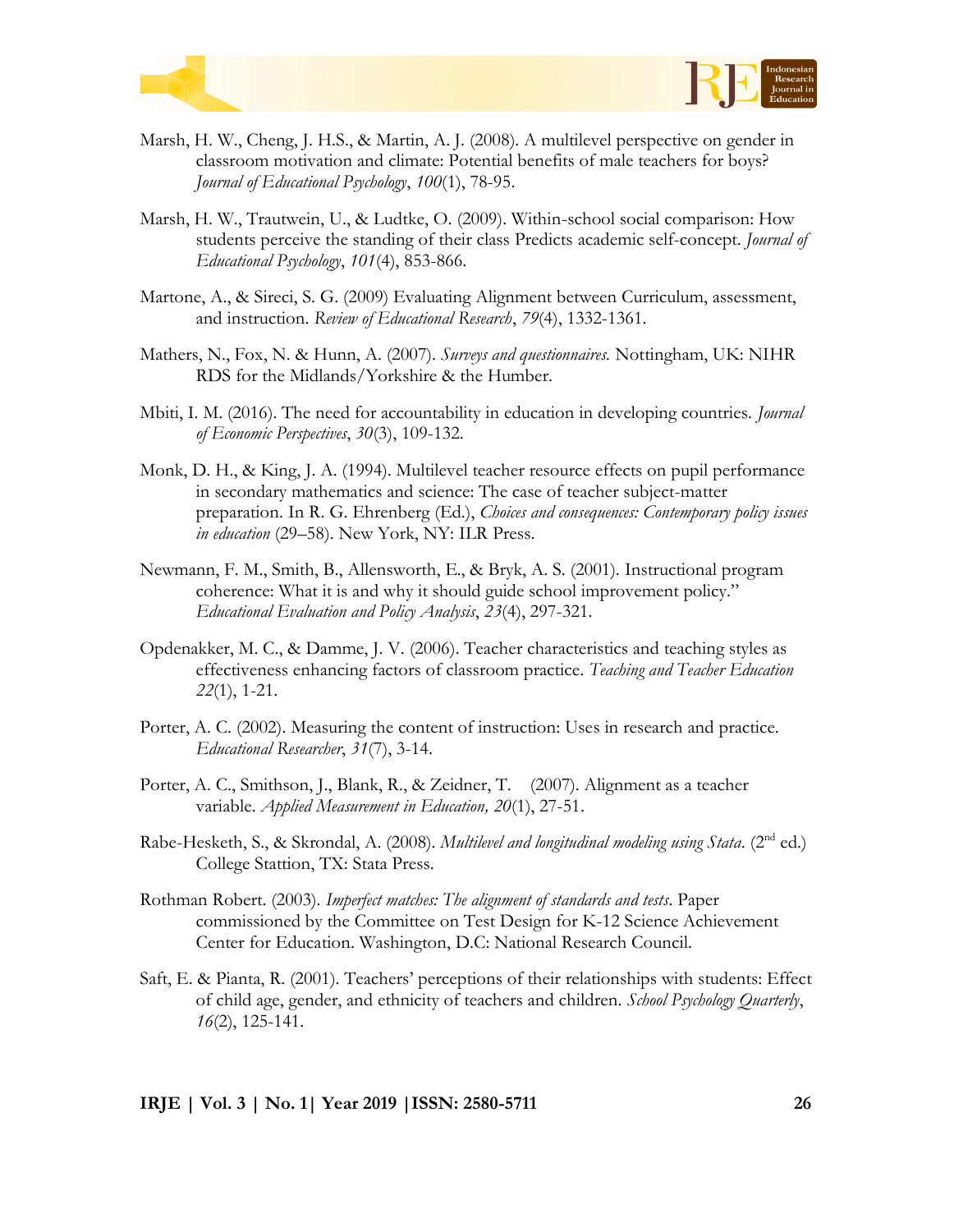



- Schmidt, W. H., & Prawat, R. S. (2006). Curriculum coherence and national control of education: Issue or non-issue? *Journal of Curriculum Studies, 38*(6), 641-658.
- Schwarz, A. (1999). *A nation in waiting: Indonesia's search for stability*. Boulder, CO: Westview Press.
- Shimizu, I. (2014). *Multistage sampling*. Wiley StatsRef: Statistics Reference Online. https://doi.org/10.1002/9781118445112.stat05705.
- Sukasni, A. & Efendy, H. (2017). The problematic of education system in Indonesia and reform agenda*. International Journal of Education, 9*(3), 183-199.
- Suyanto, S. (2017). A reflection on the implementation of a new curriculum in Indonesia: A crucial problem on school readiness, presented at the 4<sup>th</sup> International Conference on Research, Implementation, and Education of Mathematics and Science (4<sup>th</sup>) ICRIEMS), Yogyakarta, Indonesia, 2017. AIP Conference Proceedings 1868, 100008 (2017); doi: 10.1063/1.4995218.
- The National Commission on Excellent in Education. (1983). *A nation at risk: The imperative for educational reform.* Washington, D.C.: Government Printing Office.
- Tobin, M., Lietz, P., Nugroho, D., Vivekandadan, R. Nyamkhuu, T. (September 2015). *Using large-scale assessments of students' learning to inform education policy: Insights from the Asia-Pacific region.* Melbourne: Australian Council for Educational Research and Bangkok: UNESCO.
- Tran, D., Reys, B. J., Teuscher, D., Dingman, S. & Kasmer, L. (March 2016). Analysis of curriculum standards: An important research area. *Journal for Research in Mathematics Education*, *47*(2), 118-133.
- UNESCO. (2006). Decentralization of education in Indonesia. *EFA implementation: Teacher and resources management in the context of decentralization*. Paris, France: UNESCO.
- Wayne, A. J. & Youngs, P. (2003). Teacher characteristics and student achievement gains: A review. *Review of Educational Research*, *73(*1), 89-122.
- Webb, N. (1997). *Criteria for alignment of expectations and assessments in mathematics and science education*. Research Monograph No. 6. Madison, WI: University of Wisconsin-Madison, National Institute of Science Education.
- Wixson, Karen K., Fisk Maria C., Dutro Elizabeth, and McDaniel, Julie (2002). *The alignment of state standards and assessments in elementary reading*. Center for the Improvement of Early Reading Report No. 3. Ann Arbor, MI: University of Michigan School of Education
- Wolter, C. A., & Daugherty, S. G. (2007). Goal structures and teachers' sense of efficacy and academic level. *Journal of Educational Psychology*, *99*(1), 181-193.

**IRJE | Vol. 3 | No. 1| Year 2019 |ISSN: 2580-5711 27**